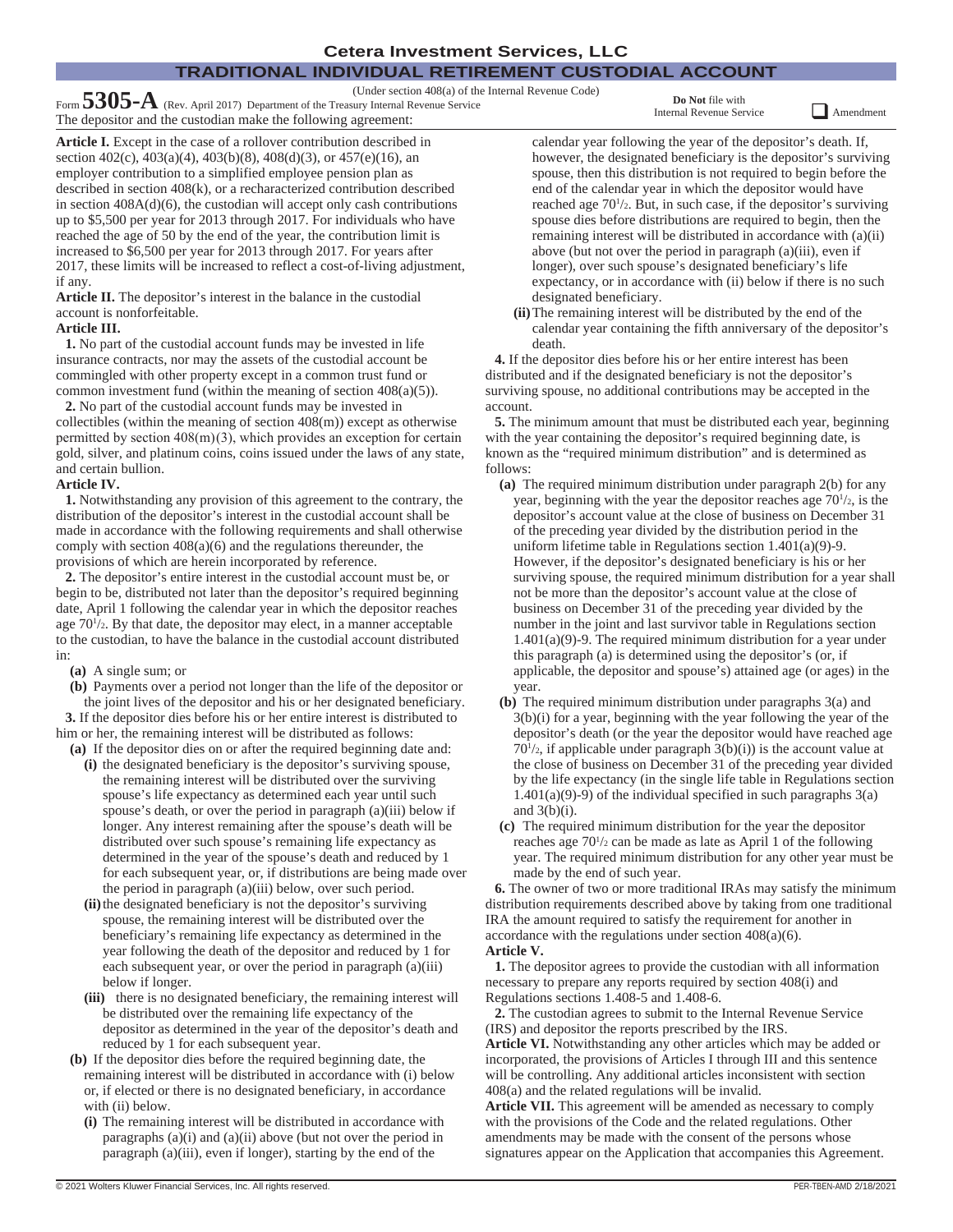## **Article VIII.**

- **8.01 Beneficiary IRA Documents.** Beneficiary IRA Documents. This Internal Revenue Service (IRS) Forms 5305 series agreement for traditional IRAs, amendments, application, beneficiary designation, disclosure statement, and other documentation, if any, set forth the terms and conditions governing your beneficiary individual retirement account (IRA) and your or, after your death, your successor beneficiary's relationship with us. Articles I through VII of the IRS 5305 agreement have been reviewed and approved by the IRS. The disclosure statement sets forth various IRA rules in simpler language. Unless it would be inconsistent to do so, words and phrases used in this document should be construed so the singular includes the plural and the plural includes the singular.
- **8.02 Use of These Beneficiary IRA Documents.** IRS Form 5305 was initially designed by the IRS for use by a depositor to establish his/ her own IRA. Beneficiary IRAs are specifically permitted by the IRS; however, they are subject to certain special rules, which are described below and in the disclosure statement. The IRS has not created a form 5305 series agreement specifically designed for a beneficiary IRA. Therefore, the standard IRS Form 5305-A is used as the basis for our agreement with you. However, certain provisions of Articles I through VII and the instructions of this IRS Form 5305-A do not apply to you, as beneficiary of the depositor, or to your Beneficiary IRA. On the other hand, Articles II, III, V, and VII generally apply to you in the same manner as provided for the depositor.

## **8.03 Definitions.**

- (a) **"Application"** means the Traditional Beneficiary IRA Application, as signed by the beneficiary.
- (b) **"Beneficiary"** means the individual or entity named as Beneficiary IRA Accountholder on this Application or any successor beneficiary who becomes an owner of this Beneficiary IRA.
- (c) **"Eligible Retirement Plan"** (ERP) includes qualified trusts under IRC Section 401(a), annuity plans under IRC Section 403(a), annuity contracts under IRC Section 403(b), and certain governmental IRC Section 457(b) plans. Common names for these plans include 401(k), profit sharing, pension, money purchase, federal thrift savings, and tax-sheltered annuity plans.
- (d) **"Depositor"** means the original IRA accountholder who established the traditional IRA (or plan participant in the ERP) and who has died.
- (e) **"Custodian"** means the entity named as Custodian on the Traditional Beneficiary IRA Application, and any successor.

References to "you," "your," and "Beneficiary IRA accountholder" will mean the beneficiary, and "we," "us," and "our" will mean the custodian. The terms "you" and "your" will apply to you. In the event you appoint a third party, or have a third party appointed on your behalf, to handle certain transactions affecting your IRA, such agent will be considered "you" for purposes of this agreement.

- **8.04 Contributions.** Notwithstanding the provisions of Article I, the contributions permitted to this Beneficiary IRA are transfers from the original deceased owner's traditional (including SEP) or SIMPLE IRA, transfers from an existing traditional beneficiary IRA to establish this Beneficiary IRA, direct rollovers by a beneficiary from the original deceased owner's ERP, or any other contributions permitted by law. If this Beneficiary IRA holds amounts previously in the depositor's traditional IRA (and not from an ERP), you may be able to make a trustee-to-trustee transfer from a traditional IRA inherited from the same depositor. Also, other types of contributions by a surviving spouse are deemed to be an election to treat this Beneficiary IRA as his/her own.
- **8.05 Successor Beneficiary Designations.** If we allow successor beneficiary designations, the beneficiary of your Beneficiary IRA will be the person or persons listed on the Application as successor beneficiaries (or other beneficiary designation form approved by us) and received by us prior to your death. If no successor beneficiary survives you (or if no valid successor beneficiary designation is on file with us), your successor beneficiary will be your estate.

#### **Article IX.**

**9.01 Additional Provisions.** Additional provisions may be attached to, and made a part of, this agreement by either party. The provisions

must be in writing, agreed to by us, and in a format acceptable to us.

- **9.02 Our Fees and Expenses.** We may charge reasonable fees and are entitled to reimbursement for any expenses we incur in establishing and maintaining your Beneficiary IRA. We may change the fees at any time by providing you with notice of such changes. We will provide you with fee disclosures and policies. We may deduct fees directly from your Beneficiary IRA assets or bill you separately. Additionally, we have the right to liquidate your Beneficiary IRA assets to pay such fees and expenses. If you do not direct us on the liquidation, we will liquidate the assets of our choice and will not be responsible for any losses or claims that may arise out of the liquidation.
- **9.03 Amendments.** We may amend your Beneficiary IRA in any respect and at any time, including retroactively, to comply with applicable laws governing retirement plans and the corresponding regulations. Any other amendments shall require your consent, by action or no action, and will be preceded by written notice to you. Unless otherwise required, you are deemed to automatically consent to an amendment, which means that your written approval is not required for the amendment to apply to the Beneficiary IRA. In certain instances the governing law or our policies may require us to secure your written consent before an amendment can be applied to the Beneficiary IRA. If you want to withhold your consent an amendment, you must provide us with a written objection within 30 days of the receipt date of the amendment.
- **9.04 Notice and Delivery.** Any notice mailed to you will be deemed delivered and received by you, five days after the postmark date. This fifth day following the postmark is the receipt date. Notices will be mailed to the last address we have in our records. You are responsible for ensuring that we have your proper mailing address. Upon your consent, we may provide you with notice in a delivery format other than by mail. Such formats may include various electronic deliveries. Any notice, including terminations, transfers, direct rollovers or change in personal information mailed to us will be deemed delivered when actually received by us based on our ordinary business practices. All notices must be in writing unless our policies and procedures provide for oral notices.
- **9.05 Applicable Laws.** This agreement will be construed and interpreted in accordance with the laws of, and venued in, our state of domicile.
- **9.06 Disqualifying Provisions.** Any provision of this agreement that would disqualify the Beneficiary IRA will be disregarded to the extent necessary to maintain the account as a beneficiary IRA.
- **9.07 Interpretation.** If any question arises as to the meaning of any provision of this agreement, then we shall be authorized to interpret any such provision, and our interpretation will be binding upon all parties.
- **9.08 Representations and Indemnity.** You represent that any information you and/or your agents provide to us is accurate and complete, and that your actions comply with this agreement and applicable laws governing retirement plans. You understand that we will rely on the information provided by you, and that we have no duty to inquire about or investigate such information. We are not responsible for any losses or expenses that may result from your information, direction, or actions, including your failure to act. You agree to hold us harmless, to indemnify, and to defend us against any and all actions or claims arising from, and liabilities and losses incurred by reason of your information, direction, or actions. Additionally, you represent that it is your responsibility to seek the guidance of a tax or legal professional for your Beneficiary IRA issues.

We are not responsible for determining whether any contribution or distribution complies with this agreement and/or the federal laws governing retirement plans. We are not responsible for any taxes, judgments, penalties or expenses incurred in connection with your Beneficiary IRA, or any losses that are a result of events beyond our control. We have no responsibility to process transactions until after we have received appropriate direction and documentation, and we have had a reasonable opportunity to process the transactions. We are not responsible for interpreting or directing successor beneficiary designations or divisions, including separate accounting, available beneficiary distribution options, court orders,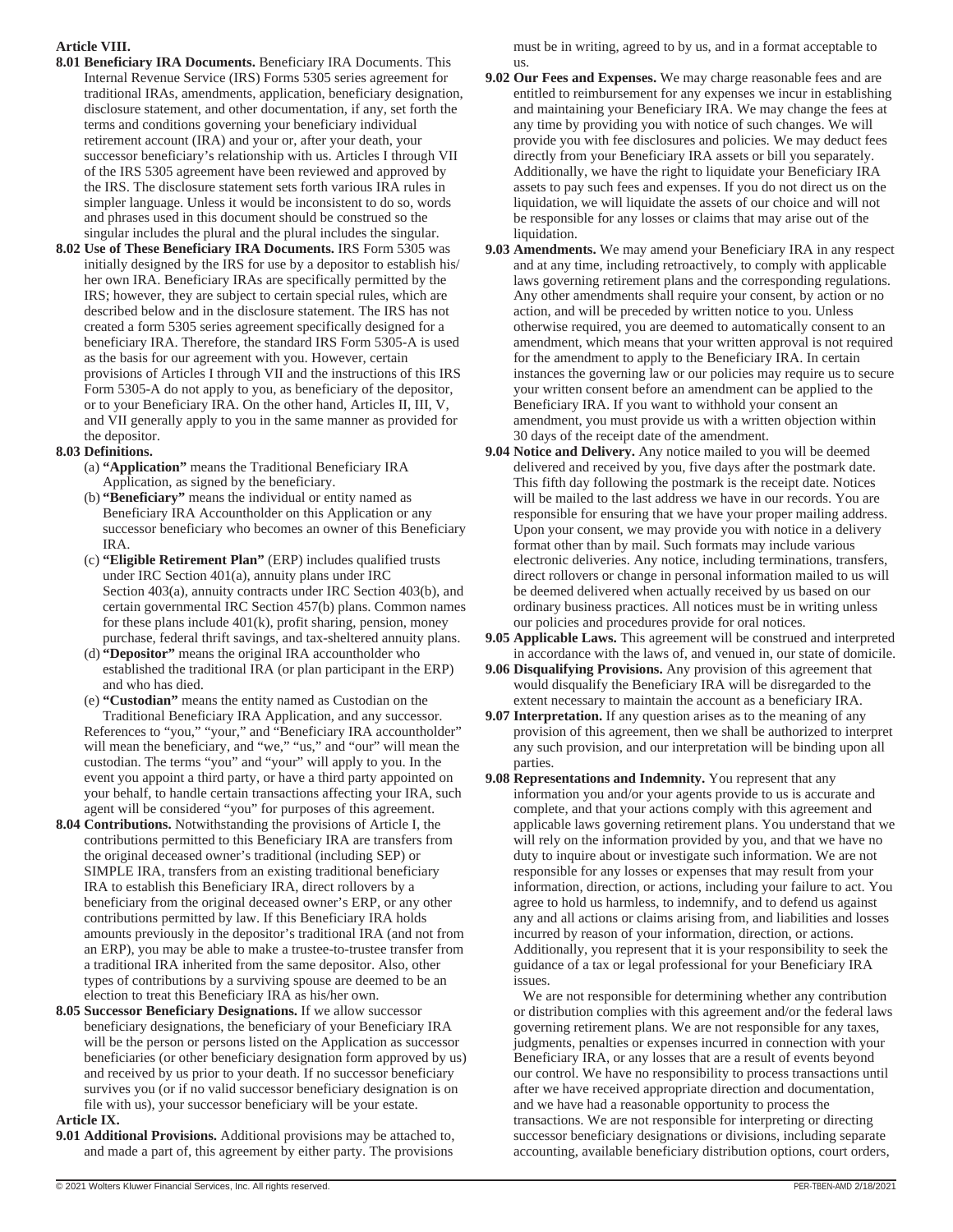penalty exception determinations, required minimum distribution calculations, or other similar situations.

**9.09 Investment of Traditional Beneficiary IRA Assets.** This traditional beneficiary IRA is being offered in conjunction with broker-dealers affiliated with us. The investment services and options are provided by those affiliated broker-dealers. Your investment account will be held by Pershing, LLC.

Your broker-dealer will provide you with information regarding the self-directed investment options available to you, including nondeposit investments such as annuities, mutual funds, stocks, bonds and government, municipal and U.S. Treasury securities. Deposit investments may also be available, including savings, share and/or money market accounts, and certificates of deposit. These investments are subject to investment risks, including possible loss of the principal amount invested.

Contributions will be invested by your broker-dealer in accordance with your instructions. If you fail to provide instructions, we will either return the contribution to your employer or hold all or part of it. We are not responsible for any losses you may incur by failing to provide appropriate investment directions to your broker-dealer. Your investments will generally be registered in our name or in Pershing or its nominee's name for the benefit of your traditional beneficiary IRA.

Based on our policies and those of your broker-dealer, we may allow you to delegate investment responsibility to your agent. You are solely responsible for the actions of your agent, as neither we nor your broker-dealer will monitor your agent's actions. We are not responsible for the suitability of your investments.

Certain investment fees may be charged to your traditional beneficiary IRA and cannot be paid by you. In those instances, we, your broker-dealer and/or Pershing may liquidate your investments to pay these fees and expenses, federal tax levies or other assessments on your traditional beneficiary IRA. If you do not give us, your broker-dealer or Pershing direction regarding which investments to liquidate, the investments to liquidate will be chosen by us, your broker-dealer or Pershing.

**9.10 Distributions.** Withdrawal requests must be in a format acceptable to us, and/or on forms provided by us. We may require you, or your successor beneficiary after your death, to elect a distribution reason, provide documentation, and provide a proper tax identification number before we process a distribution. These withdrawals may be subject to taxes and withholding. Distributions will generally be in cash or in kind based on our policies. In-kind distributions will be valued according to our policies at the time of the distribution.

RMDs will be based on Internal Revenue Code Section  $401(a)(9)(B)$ , Treasury Regulation Sections 1.401(a)(9) and 1.408-8, additional IRS guidance, and our then current policies and procedures. The RMD regulations are described within the Disclosure Statement. In the event you, or your successor beneficiary after your death, fail to take a RMD we may do nothing, distribute your entire Beneficiary IRA balance, or distribute an amount based on our own calculation.

You are ultimately responsible for determining your beneficiary RMD as well as for the consequences of taking more or less than the required amount. We may choose to estimate your beneficiary RMD; however, we are not required to provide you with such an estimate. If we provide you with an estimated RMD, we will do so based on the divisor we assume to be correct. Because the ultimate responsibility for calculating the RMD is yours, we recommend you seek guidance from your tax or legal professional regarding your RMD calculation and the taxation of distributions.

- **9.11 Cash or In-Kind Contributions.** We may accept transfer, rollover, direct rollover, and any similar contributions in cash or in kind from other beneficiary IRAs, ERPs, and as allowed by law. Prior to completing such transactions we may require that you provide certain information in a format acceptable to us. In-kind contributions will be valued according to our policies and procedures at the time of the contribution.
- **9.12 Reports and Records.** We will maintain the records necessary for IRS reporting on this Beneficiary IRA. Required reports will be provided to you, or your successor beneficiary after your death, and the IRS. If you believe that your report is inaccurate or incomplete you must notify us in writing within 30 days following the receipt

date. Your investments may require additional state and federal reporting.

- **9.13 Termination.** You may terminate this Agreement without our consent by providing us with a written notice of termination. A termination and the resulting distribution or transfer will be processed and completed as soon as administratively feasible following the receipt of proper notice. At the time of termination we may retain the sum necessary to cover any fees and expenses, taxes, or investment penalties.
- **9.14 Our Resignation.** We can resign at any time by providing you with 30 days written notice prior to the resignation date, or within five days of our receipt of your written objection to an amendment. In the event you materially breach this agreement, we can terminate this agreement by providing you with five days prior written notice. Upon our resignation, you must appoint a qualified successor custodian or trustee. Your Beneficiary IRA assets will be transferred to the successor custodian or trustee once we have received appropriate direction. Transfers will be completed within a reasonable time following our resignation notice and the payment of your remaining IRA fees or expenses. At the time of our resignation we may retain the sum necessary to cover any fees and expenses, taxes, or investment penalties. We reserve the right to retain IRA assets to pay any remaining fees or expenses. If you fail to provide us with acceptable transfer direction within 30 days from the date of the notice, we can transfer the assets to a successor custodian or trustee of our choice, distribute the assets to you in kind, or liquidate the assets and distribute them to you in cash.
- **9.15 Successor Organization.** If we merge with, purchase, or are acquired by, another organization, such organization, if qualified, may automatically become the successor custodian or trustee of your Beneficiary IRA.
- **9.16 Arbitration Clause. THIS AGREEMENT CONTAINS A PREDISPUTE ARBITRATION CLAUSE. BY SIGNING AN ARBITRATION AGREEMENT THE PARTIES AGREE AS FOLLOWS:**
- (A) ALL PARTIES TO THIS AGREEMENT ARE GIVING UP THE RIGHT TO SUE EACH OTHER IN COURT, INCLUDING THE RIGHT TO A TRIAL BY JURY, EXCEPT AS PROVIDED BY THE RULES OF THE ARBITRATION FORUM IN WHICH A CLAIM IS FILED.
- (B) ARBITRATION AWARDS ARE GENERALLY FINAL AND BINDING; A PARTY'S ABILITY TO HAVE A COURT REVERSE OR MODIFY AN ARBITRATION AWARD IS VERY LIMITED.
- (C) THE ABILITY OF THE PARTIES TO OBTAIN DOCUMENTS, WITNESS STATEMENTS AND OTHER DISCOVERY IS GENERALLY MORE LIMITED IN ARBITRATION THAN IN COURT PROCEEDINGS.
- (D) THE ARBITRATORS DO NOT HAVE TO EXPLAIN THE REASON(S) FOR THEIR AWARD UNLESS, IN AN ELIGIBLE CASE, A JOINT REQUEST FOR AN EXPLAINED DECISION HAS BEEN SUBMITTED BY ALL PARTIES TO THE PANEL AT LEAST 2O DAYS PRIOR TO THE FIRST SCHEDULED HEARING DATE.
- (E) THE PANEL OF ARBITRATORS WILL TYPICALLY INCLUDE A MINORITY OF ARBITRATORS WHO WERE OR ARE AFFILIATED WITH THE SECURITIES INDUSTRY.
- (F) THE RULES OF SOME ARBITRATION FORUMS MAY IMPOSE TIME LIMITS FOR BRINGING A CLAIM IN ARBITRATION. IN SOME CASES, A CLAIM THAT IS INELIGIBLE FOR ARBITRATION MAY BE BROUGHT IN COURT.
- (G) THE RULES OF THE ARBITRATION FORUM IN WHICH THE CLAIM IS FILED, AND ANY AMENDMENTS THERETO, SHALL BE INCORPORATED INTO THIS AGREEMENT. YOU AGREE THAT ANY DISPUTE BETWEEN YOU AND US ARISING OUT OF THIS AGREEMENT SHALL BE SUBMITTED TO ARBITRATION CONDUCTED UNDER THE THEN APPLICABLE PROVISIONS OF THE CODE OF ARBITRATION PROCEDURE OF FINRA. ARBITRATION MUST BE COMMENCED WITHIN THE APPLICABLE STATUTE OF LIMITATIONS. THE ARBITRATION AWARD SHALL BE FINAL AND JUDGMENT MAY BE ENTERED ON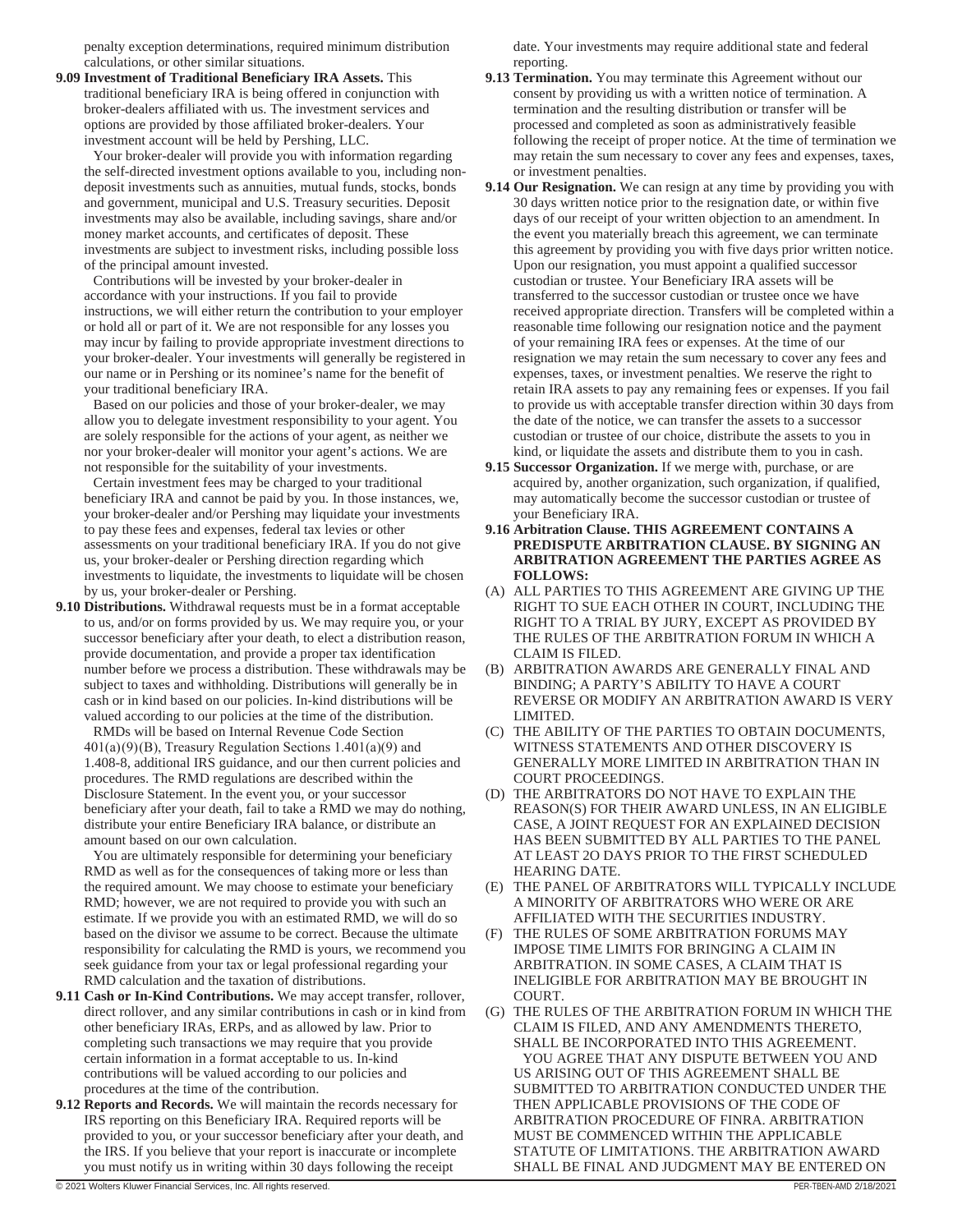THE AWARD IN ANY COURT, STATE OR FEDERAL, HAVING JURISDICTION.

NO PERSON SHALL BRING A PUTATIVE OR CERTIFIED CLASS ACTION TO ARBITRATION, NOR SEEK TO ENFORCE ANY PRE-DISPUTE ARBITRATION AGREEMENT AGAINST ANY PERSON WHO HAS INITIATED IN COURT A PUTATIVE CLASS ACTION; OR WHO IS A MEMBER OF A PUTATIVE CLASS WHO HAS NOT OPTED OUT OF THE CLASS WITH RESPECT TO ANY CLAIMS ENCOMPASSED BY THE PUTATIVE CLASS ACTION UNTIL: (I) THE CLASS CERTIFICATION IS DENIED; OR (II) THE CLASS IS DECERTIFIED; OR (III) THE CUSTOMER IS EXCLUDED FROM THE CLASS BY THE COURT. SUCH FORBEARANCE TO ENFORCE AN

#### AGREEMENT TO ARBITRATE SHALL NOT CONSTITUTE A WAIVER OF ANY RIGHTS UNDER THIS AGREEMENT EXCEPT TO THE EXTENT STATED HEREIN.

**Beneficiary IRAs are specifically permitted by the IRS; however, they are subject to certain special rules, which are described above and in the disclosure statement. The IRS has not created a form 5305 series agreement specifically designed for a beneficiary IRA. Therefore, the standard IRS Form 5305-A is used as the basis for our agreement with you. However, certain provisions of Articles I through VII and the instructions of this IRS Form 5305-A do not apply to you, as beneficiary of the depositor, or to your Beneficiary IRA.**

## **IRS FORM 5305-A INSTRUCTIONS (Rev. 4-2017)**

# **General Instructions**

Section references are to the Internal Revenue Code unless otherwise noted.

### **Purpose of Form**

Form 5305-A is a model custodial account agreement that meets the requirements of section 408(a). However, only Articles I through VII have been reviewed by the IRS. A traditional individual retirement account (traditional IRA) is established after the form is fully executed by both the individual (depositor) and the custodian. To make a regular contribution to a traditional IRA for a year, the IRA must be established no later than the due date of the individual's income tax return for the tax year (excluding extensions). This account must be created in the United States for the exclusive benefit of the depositor and his or her beneficiaries.

**Do not** file Form 5305-A with the IRS. Instead, keep it with your records.

For more information on IRAs, including the required disclosures the custodian must give the depositor, see **Pub. 590-A,** Contributions to Individual Retirement Arrangements (IRAs), and **Pub. 590-B,** Distributions from Individual Retirement Arrangements (IRAs).

#### **Definitions**

**Custodian.** The custodian must be a bank or savings and loan association, as defined in section 408(n), or any person who has the approval of the IRS to act as custodian.

**Depositor.** The depositor is the person who establishes the custodial account.

#### **Traditional IRA for Nonworking Spouse**

Form 5305-A may be used to establish the IRA custodial account for a nonworking spouse.

Contributions to an IRA custodial account for a nonworking spouse must be made to a separate IRA custodial account established by the nonworking spouse.

## **Specific Instructions**

**Article IV.** Distributions made under this article may be made in a single sum, periodic payment, or a combination of both. The distribution option should be reviewed in the year the depositor reaches age  $70\frac{1}{2}$  to ensure that the requirements of section  $408(a)(6)$  have been met.

**Article VIII.** Article VIII and any that follow it may incorporate additional provisions that are agreed to by the depositor and custodian to complete the agreement. They may include, for example, definitions, investment powers, voting rights, exculpatory provisions, amendment and termination, removal of the custodian, custodian's fees, state law requirements, beginning date of distributions, accepting only cash, treatment of excess contributions, prohibited transactions with the depositor, etc. Attach additional pages if necessary.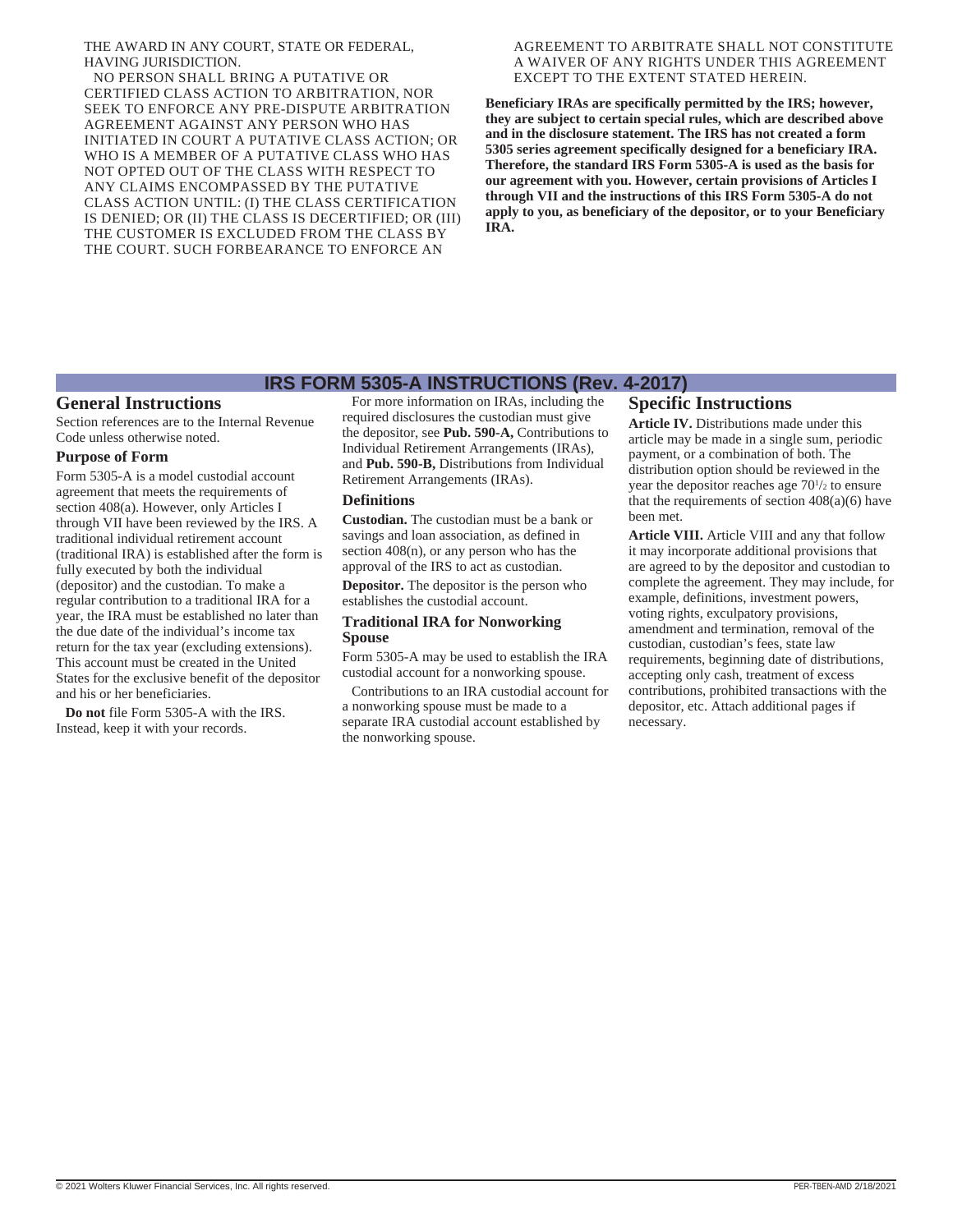## **TRADITIONAL BENEFICIARY IRA DISCLOSURE STATEMENT**

**Right to Revoke Your Beneficiary IRA.** You may have the right to revoke this individual retirement account (IRA) within seven days of receiving this Disclosure Statement. If you revoke your Beneficiary IRA, we will return your entire IRA contribution without any adjustment for items such as sales commissions, administrative expenses, or fluctuation in market value. However, you do not have the right to revoke upon amendment of this agreement.

You may revoke your Beneficiary IRA by providing us with written notice. The revocation notice may be mailed by first-class mail, or hand delivered to us. If your notice is mailed by first-class, postage pre-paid mail, the revocation will be deemed mailed on the date of the postmark. (Note that the amounts you receive from us upon revocation of this Beneficiary IRA will not be eligible to be rolled over or deposited into any other beneficiary IRA, but instead will be reported as a distribution to you and will be subject to taxation.)

If you have any questions or concerns regarding the revocation of your Beneficiary IRA, please call or write to us. Our telephone number, address, and contact name, to be used for communications, can be found on the application that accompanies this Disclosure Statement and Internal Revenue Service (IRS) Forms 5305 series agreement.

**Right to Disclaim.** You may disclaim your interest in this Beneficiary IRA subject to the following requirements. To be eligible to disclaim, you must be a natural person of legal age and under no other legal disability and must not have received a distribution of any part of the Beneficiary IRA at the time the disclaimer is received by us (except for the required minimum distribution (RMD) for the year of the decedent's death).

Alternatively, a disclaimer may be executed by (i) your duly-appointed legal guardian or conservator if you are a minor or under other legal disability or (ii) your duly-appointed personal representative.

The disclaimer must be made in writing and must be executed personally by you *(or a duly-appointed legal guardian, conservator or personal representative acting on your behalf)* and acknowledged before a notary public. The disclaimer must state that your entire interest in the Beneficiary IRA is disclaimed or must specify what portion thereof is disclaimed.

To be effective, the disclaimer must be irrevocable and both executed by you and received by us after the date of the depositor's death but not later than nine (9) months after the depositor's death. If you have any questions regarding disclaiming this Beneficiary IRA, please call or write us. You may also wish to consult with your tax or legal professional regarding the consequences of a disclaimer.

**This Disclosure Statement.** This Disclosure Statement provides you, or your successor beneficiaries after your death, with a summary of the rules and regulations governing this Beneficiary IRA.

**Definitions.** The IRS Form 5305 series agreement for traditional IRAs contains a definitions section. The definitions found in such section apply to this agreement. References to "you," "your," and "Beneficiary IRA accountholder" will mean the beneficiary, and "we," "us," and "our" will mean the custodian. In the event you appoint a third party, or have a third party appointed on your behalf to handle certain transactions affecting your Beneficiary IRA, such third party will be considered your agent and, therefore, "you" for purposes of this agreement. Additionally, references to "IRA" will mean the custodial account. **For Additional Guidance.** It is in your best interest to seek the guidance of a tax or legal professional before completing any beneficiary IRA establishment documents. For more information, you can also refer to IRS Publication 590-A, *Contributions to Individual Retirement Arrangements (IRAs)*, IRS Publication instructions to your federal income tax return, or the IRS's web site at www.irs. gov.

#### **IRA Restrictions and Approval.**

- **1. IRS Form 5305 or 5305-A Agreement.** This Disclosure Statement and the IRS Forms 5305 series agreement, amendments, additional provisions, and the Application, set forth the terms and conditions governing your Beneficiary IRA. Such documents are the agreement.
- **2. Individual/Successor Beneficiary Benefit.** This Beneficiary IRA must be for the exclusive benefit of you, and upon your death, your successor beneficiaries. The Beneficiary IRA must be established in your name and not in the name of your beneficiary, living trust, or another party or entity.
- **3. Successor Beneficiary Designation.** If we allow you to name successor beneficiaries, you may complete the appropriate section on the corresponding Beneficiary IRA application (or other beneficiary designation form approved by us) and designate any person(s) as your successor beneficiary to receive your Beneficiary IRA assets upon your death. You may also change or revoke an existing designation in such manner and in accordance with such rules as we prescribe for this purpose. If there is no successor beneficiary designation on file at the time of your death, your Beneficiary IRA assets will be paid to your estate. We may rely on the latest successor beneficiary designation on file at the time of your death, will be fully protected in doing so, and will have no liability whatsoever to any person making a claim to the Beneficiary IRA assets under a subsequently filed designation or for any other reason.
- **4. IRA Custodian.** An IRA custodian must be a bank, federally insured credit union, savings and loan association, trust company, or other entity, which is approved by the Secretary of the Treasury to act as an IRA custodian.
- **5. Prohibition Against Life Insurance and Commingling.** None of your Beneficiary IRA assets may be invested in life insurance contracts, or commingled with other property, except in a common trust fund or common investment fund.
- **6. Nonforfeitability.** The assets in your Beneficiary IRA are not forfeitable. **7. Collectibles.** Generally, none of your Beneficiary IRA assets may be invested in collectibles, including any work of art, rug, or antique, metal or gem, stamp or coin, alcoholic beverage, or any other tangible personal property. If we allow, you may invest your Beneficiary IRA assets in the following coins and bullion: certain gold, silver, and platinum coins minted by the United States; a coin issued under the laws of any state; and any gold, silver, platinum, and palladium bullion of a certain fineness, and only if such coins and bullion are held by us. For additional guidance on collectibles, see Section 408(m) of the Internal Revenue Code (IRC).
- **8. RMD Rules.** Your Beneficiary IRA is subject to the RMD rules summarized in this agreement.
- **9. No Prohibited Transactions.** If you engage in a prohibited transaction, the Beneficiary IRA loses its tax exempt status as of the first day of the year. You must include the fair market value of your Beneficiary IRA as of that first day in your gross income for the year during which the prohibited transaction occurred, and pay all applicable taxes and penalties.
- **10. No Pledging.** If you pledge all or a portion of your Beneficiary IRA as security for a loan, the portion pledged will be treated as a distribution to you, and the taxable portion will be included in gross income and may be subject to the 10 percent early-distribution penalty tax.
- **11. IRS Approval of Form.** This agreement includes an IRS Forms 5305 series agreement. Articles I through VII of this IRS agreement have been reviewed and approved by the IRS. This approval is not a determination of its merits, and not an endorsement of the investments provided by us, or the operation of the Beneficiary IRA. Article VIII of this IRS agreement contains additional contract provisions that have not been reviewed or approved by the IRS.
- **12. State Laws.** State laws may affect your Beneficiary IRA in certain situations, including successor beneficiary designations, agency relationships, unclaimed property, spousal consent, taxes, tax withholding, and reporting.

**Eligibility to Establish a Beneficiary IRA.** You may establish a beneficiary IRA with this agreement to hold amounts received as a direct or successor beneficiary from the traditional (including SEP) or SIMPLE IRA of a depositor. You may also establish a beneficiary IRA to hold amounts received as a beneficiary of a participant in an eligible retirement plan (ERP). **Separate Beneficiary IRA Accounts.** You are required to maintain this Beneficiary IRA separate from your own individual IRAs and from any other beneficiary IRAs that you may inherit from other decedents. If you are the surviving spouse of the depositor and the sole beneficiary of the IRA with unlimited rights to withdraw amounts from the IRA, you may elect to treat this IRA as your own IRA or to maintain it as a beneficiary IRA. If you elect to treat it as your own IRA, the rules described in this Disclosure Statement generally will not apply to you and you will be treated as the IRA owner. A surviving spouse will be deemed to have treated the Beneficiary IRA as his/her own if any contributions (including rollover contributions) are made to the

Beneficiary IRA or if any RMD as a beneficiary for a year is not taken. If you are the surviving spouse of the depositor and you have elected to treat or have been deemed to have treated this Beneficiary IRA as your own, you agree to notify us of such circumstance and we recommend that you execute a new IRA agreement with us. If no such agreement is executed, the provisions of Articles I through VII of this agreement, the relevant provisions of Articles VIII and IX of this agreement, and the provisions of IRS Publication 590-A, *Contributions to Individual Retirement Arrangements (IRAs)*, IRS Publication 590-B, *Distributions from Individual Retirement Arrangements (IRAs)*, shall govern your IRA.

**Beneficiary IRA Contributions.** The contributions permitted to this Beneficiary IRA include transfers from the original deceased owner's traditional (including SEP) or SIMPLE IRA, transfers from an existing traditional beneficiary IRA to establish this Beneficiary IRA, direct rollovers by a beneficiary from the original deceased owner's ERP, rollovers by a spouse beneficiary from an ERP, or any other contributions permitted by law. If this Beneficiary IRA holds amounts previously in the depositor's traditional (including SEP) or SIMPLE IRA (and not from an ERP), you may be able to make a trustee-to-trustee transfer from a traditional (including SEP) or SIMPLE IRA inherited from the same depositor. Except as allowed by law, no other contributions of any kind may be made to this Beneficiary IRA. Also, any other type of contribution not permitted by a surviving spouse is deemed to be an election to treat this Beneficiary IRA as his/her own.

**Trustee-to-Trustee Transfers.** A trustee-to-trustee transfer is a transfer of assets from one IRA custodian/trustee to another IRA custodian/trustee, without the assets being distributed to you. A trustee-to-trustee transfer means that the IRA assets move from one IRA to another IRA in a manner that prevents you from cashing or liquidating the IRA assets, or even depositing the assets anywhere except in the receiving IRA. Transfers are not taxable or reportable, and the IRS does not impose timing or frequency restrictions on these transfers. You may be required (by us or the other financial organization involved) to complete a transfer authorization form or other documentation prior to transferring your Beneficiary IRA assets. Any trustee-to-trustee transfer will be subject to our policies. We have sole discretion on whether we will accept, and how we will process, movements of assets to and from IRAs.

**Rollovers and Direct Rollovers from an ERP.** If certain requirements are met, you may directly roll to a beneficiary IRA the assets that you inherit as a beneficiary of a deceased plan participant under an ERP. A qualified trust may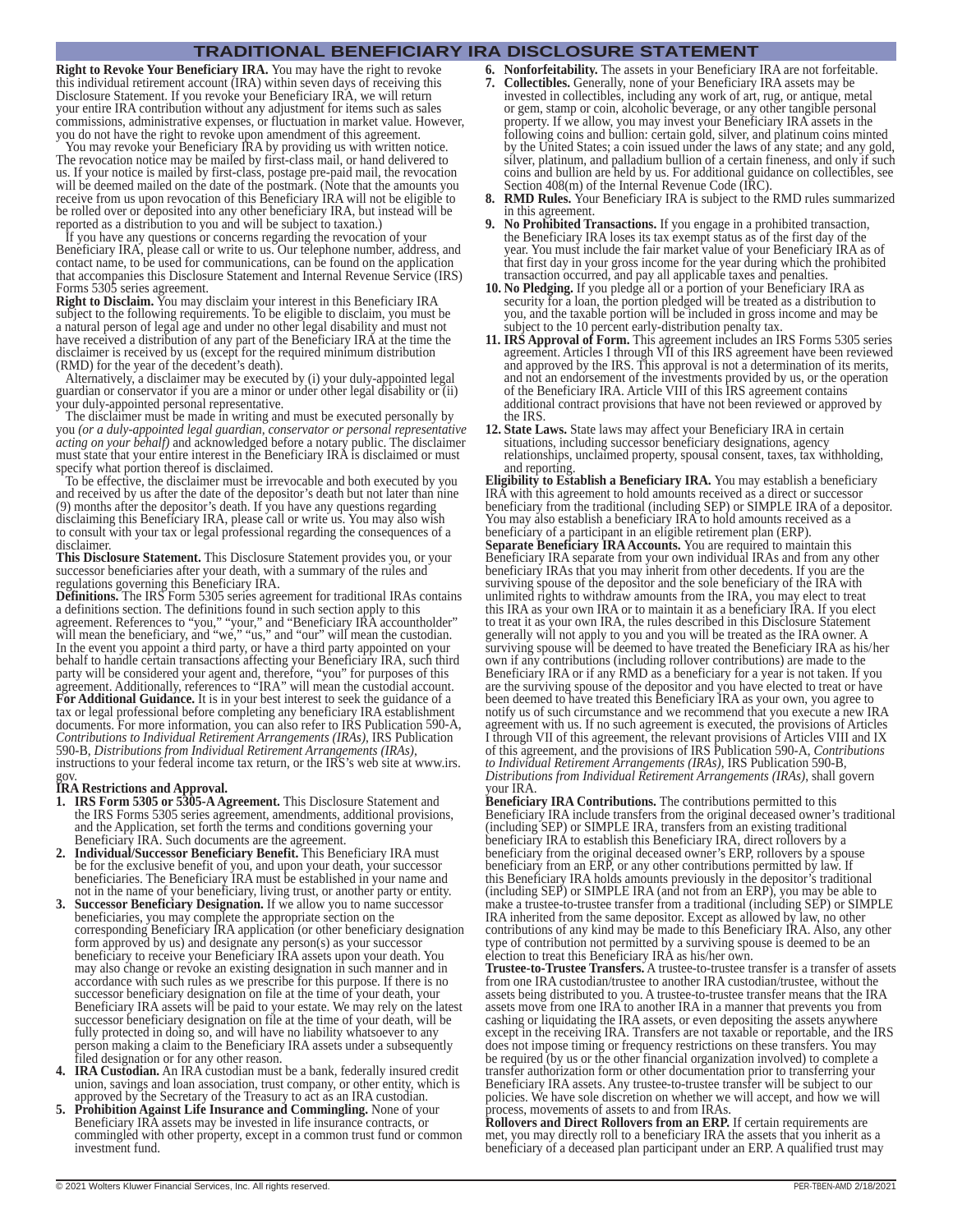also complete this direct rollover. A spouse beneficiary may also roll over assets from a deceased plan participant's ERP to a traditional beneficiary IRA or to his/her own IRA

IRC Section 402(c)(8)(B) defines ERPs and includes employer sponsored retirement plans such as qualified plans, tax-sheltered annuities, and certain governmental IRC Section 457(b) plans.

If the plan assets are distributed to you as a nonspouse beneficiary, you will not be able to roll such amounts to a beneficiary IRA. We have sole discretion on whether we will accept, and how we will process, movements of assets from ERPs to beneficiary IRAs.

Beneficiary IRAs of this type are generally subject to the beneficiary IRA rules described in this Disclosure Statement, including the RMD rules described below. If you inherit amounts in an employer-sponsored ERP that you wish to have transferred to a beneficiary IRA, you should consult with a tax or legal professional to aid you in the determination and calculation of RMDs.

- **1. ERP.** IRC Section 402(c)(8)(B) defines ERPs. Such plans include qualified trusts under IRC Section 401(a), annuity plans under IRC Section 403(a), annuity contracts under IRC Section 403(b), and certain governmental IRC Section 457(b) plans.
- **2. Eligible Distribution "Amounts".** Not all distribution "amounts" from an ERP are eligible for rollover to a beneficiary IRA. The most common amounts which are not eligible for rollover include RMDs. The employer determines which assets may not be rolled over and may provide you with an IRC Section 402(f) notice of taxation which explains the tax issues concerning the distribution.
- **3. Direct Rollover.** A direct rollover moves eligible distribution assets from the deceased plan participant's ERP to your Beneficiary IRA in a manner that prevents you from cashing or liquidating the plan assets, or even depositing the assets anywhere except in the receiving beneficiary IRA. A direct rollover is reported to the IRS. There are no IRS limitations, such as the 60-day period or one rollover per 1-year period (12-month) rule, on direct rollovers.
- **4. Indirect Rollover and Withholding.** An indirect rollover is available to spouse beneficiaries only and begins with a plan distribution made payable to you as spouse beneficiary. In general, the employer is required to withhold 20 percent on the taxable portion of your eligible distribution as a prepayment of federal income taxes on distributions. You may make up the 20 percent withholding from your own funds at the time you deposit the distribution into this Beneficiary IRA. Your distribution is only eligible to be contributed to this Beneficiary IRA during the 60 days following your receipt of a plan distribution. Your decision to contribute the assets to the Beneficiary IRA as a rollover contribution is irrevocable. The 12-month rule does not apply to rollovers from ERPs. State withholding may apply to eligible distributions. The Secretary of the Treasury may extend the 60-day period for completing rollovers in certain situations such as casualty, disaster, or other events beyond the reasonable control of the individual who is subject to the 60-day period. The IRS also provides for a self-certification procedure (subject to verification by the IRS) that you may use to claim eligibility for an extension with respect to a rollover into an IRA. It provides that we may rely on the certification provided by you in accepting and reporting receipt of a rollover contribution after the 60-day period if we don't have actual knowledge that is contrary to the self-certification.

**Tax Deductions.** You may not deduct your Beneficiary IRA assets on your tax return.

**Traditional IRA to Roth IRA Conversions.** If the depositor was someone other than your spouse, you are not eligible to convert any portion of the Traditional Beneficiary IRA assets to your Roth IRA.

**IRA Distributions.** You or, after your death, your successor beneficiary may take an IRA distribution, in cash or in kind based on our policies, at any time. However, your distribution may be subject to income taxes, depending on the nature of the contributions previously made to the IRA or ERP.

- **1. Distribution of Nondeductible and Nontaxable Contributions.** If your Beneficiary IRA contains nondeductible amounts (such as nondeductible contributions or rollovers of nontaxable distributions from employersponsored ERPs as made by the depositor), any distribution you take from your Beneficiary IRA will return to you a proportionate share of the taxable and nontaxable balance in your Beneficiary IRA at the end of the tax year of your distribution. IRS Form 8606, *Nondeductible IRAs,* has been specifically designed to calculate this proportionate return. You must calculate the taxable and nontaxable amount separately for your individual IRAs and for this Beneficiary IRA, as well as any other beneficiary IRAs that you may inherit from other decedents. You must complete IRS Form 8606 each year you take distributions under these circumstances, and attach it to your tax return for that year to validate the nontaxable portion of your Beneficiary IRA distributions reported for that year.
- **2. Qualified Health Savings Account (HSA) Funding Distribution.** If you are an HSA eligible individual, you may elect to take a qualified HSA funding distribution from your Beneficiary IRA to the extent such distribution is contributed to your HSA in a trustee-to-trustee transfer. This amount is aggregated with all other annual HSA contributions and is subject to your annual HSA contribution limit. A qualified HSA funding distribution election is irrevocable and is generally available once in your lifetime. A testing period applies. The testing period for this provision begins with the month of the contribution to your HSA and ends on the last day of the 12th month following such month. If you are not an eligible individual for the entire testing period, unless you die or become disabled, the amount of the distribution made under this provision will be includable in gross income for

the tax year of the month you are not an eligible individual, and is subject to a 10 percent penalty tax.

**Qualified Charitable Distributions.** If you have attained age 70<sup>1</sup>/<sub>2</sub>, you may make tax-free distributions directly from your Beneficiary IRA to a qualified charitable organization. Tax-free distributions are limited to \$100,000. Qualified charitable distributions are not permitted from an on-going SEP or SIMPLE IRA. Consult with your tax or legal professional regarding tax-free charitable distributions.

**Required Minimum Distributions (RMDs)–Generally.** The law generally requires you to take RMDs from your Beneficiary IRA. The RMD rules that apply to your Beneficiary IRA depend on a number of factors. These factors include whether you are the surviving spouse or a non-spouse beneficiary of an IRA owner or a deceased employer plan participant, the identity of any other beneficiaries, and the age of the IRA owner or plan participant at his/her death. You are responsible for determining which rules apply to your Beneficiary IRA. In addition, the RMD rules are different depending on whether the person you inherited the IRA from died in 2019 or earlier, or whether he/she died in 2020 or later. Importantly, we are not required to calculate your RMD. Regardless of whether we calculate your RMD amount, you should always discuss your RMD calculation and requirements with your tax professional. You may always take more than your RMD amount.

- **1. Separate Accounting.** Our policies may permit separate accounting rules to be applied. If there are other beneficiaries, the RMD rules may (if the other requirements are satisfied) be applied using your life expectancy if you establish your own Beneficiary IRA by December 31 of the year following the year in which the IRA owner died. If our policy permits separate accounting, we will apply the separate accounting rules in accordance with Treasury Regulation 1.401(a)(9)-8, Q&A 2 and 3.
- **2. Distributions of Less than the RMD Amount.** Any portion of your RMD that is not distributed to you by its deadline is subject to a 50 percent excess accumulation penalty tax. The IRS may waive this penalty upon your proof of reasonable error and that reasonable steps were taken to correct the error, including remedying the shortfall. You are responsible for reporting the excess accumulation penalty tax and paying it to the IRS, or requesting a waiver of the tax. You can do either by completing IRS Form 5329, *Additional Taxes on Qualified Plans (Including IRAs) and Other Tax-Favored Accounts,* and attaching the form to your federal income tax return.
- **Distributions of More than the RMD Amount.** If you take an IRA distribution in a year that is more than the RMD amount, you will not receive credit toward an RMD due in a subsequent year. The additional amount cannot be rolled over unless you are a surviving spouse beneficiary.
- **4. Naming a Successor Beneficiary.** A successor beneficiary named by you, or by default, receives any of your Beneficiary IRA assets that remain after your death. State law or our policy may limit your ability to name a successor beneficiary.
- **5. Year of Death RMD.** You must withdraw your share of any RMD amount that the person you inherited the IRA or employer plan benefit from should have received during the year of his/her death and had not already taken.
- **Designated Beneficiary.** A designated beneficiary is generally any individual beneficiary who is named as of the date of death and has an interest in the Beneficiary IRA on the determination date, which is September 30 of the year following the year in which the IRA owner died.
- **7. Beneficiary Determination.** Named beneficiaries who completely distribute their interests in the IRA by the determination date, or who completely disclaim their interests in the IRA under IRC Section 2518, will not be considered when designated beneficiaries are determined. Named beneficiaries who die after the IRA owner's death but before the determination date will still be considered for the sake of determining the distribution period. If any named beneficiary that is not an individual, such as an estate or charity, has an interest in the IRA on the determination date, and separate accounting does not apply, the IRA will be treated as having no did separate decounting does not apply, the HA will be dediced as have<br>designated beneficiary (i.e., not a designated beneficiary).<br>**Qualifying Trust.** A qualified trust is defined in Treasury Regulation
- 1.401(a)(9)-4, Q&A 5. If the IRA owner named a qualified trust as his/her IRA beneficiary, the beneficiaries of the trust are treated as the beneficiaries of the IRA owner for purposes of determining designated beneficiaries as well as for determining any life expectancy or other distribution period available. We may require documentation of qualified trust status. A qualified trust must provide documentation of its beneficiaries to us by October 31 of the year following the year of the grantor's death.
- **9. Required Beginning Date (RBD).** For IRA purposes, the RBD is April 1 of the year following the year an IRA owner attains age 72. For tax years 2019 and earlier, the RBD was April 1 of the year following the year an IRA owner attained age 70½.

**RMD Rules for a Death that Occurred in 2019 or Earlier.** The following rules apply where the person you inherited the IRA from died in 2019 or earlier. There may be different rules if the person you inherited the IRA from died in 2020 or later. Those rules are described later.

- **1. Generally (2019 or Earlier).** Under the rules for a person who died in 2019 or earlier, the available options depend on whether the IRA owner died before, or on or after, his/her RBD.<br>2. IRA Owner's Death Occurred on or after His or Her RBD.
- **2. RMD Rules for Designated Beneficiaries.** If you are a designated beneficiary (as defined below) of the IRA owner, you generally had until December 31 of the year following the IRA owner's year of death to begin RMDs. However, if the year of death was 2019, RMDs must begin by December 31, 2021.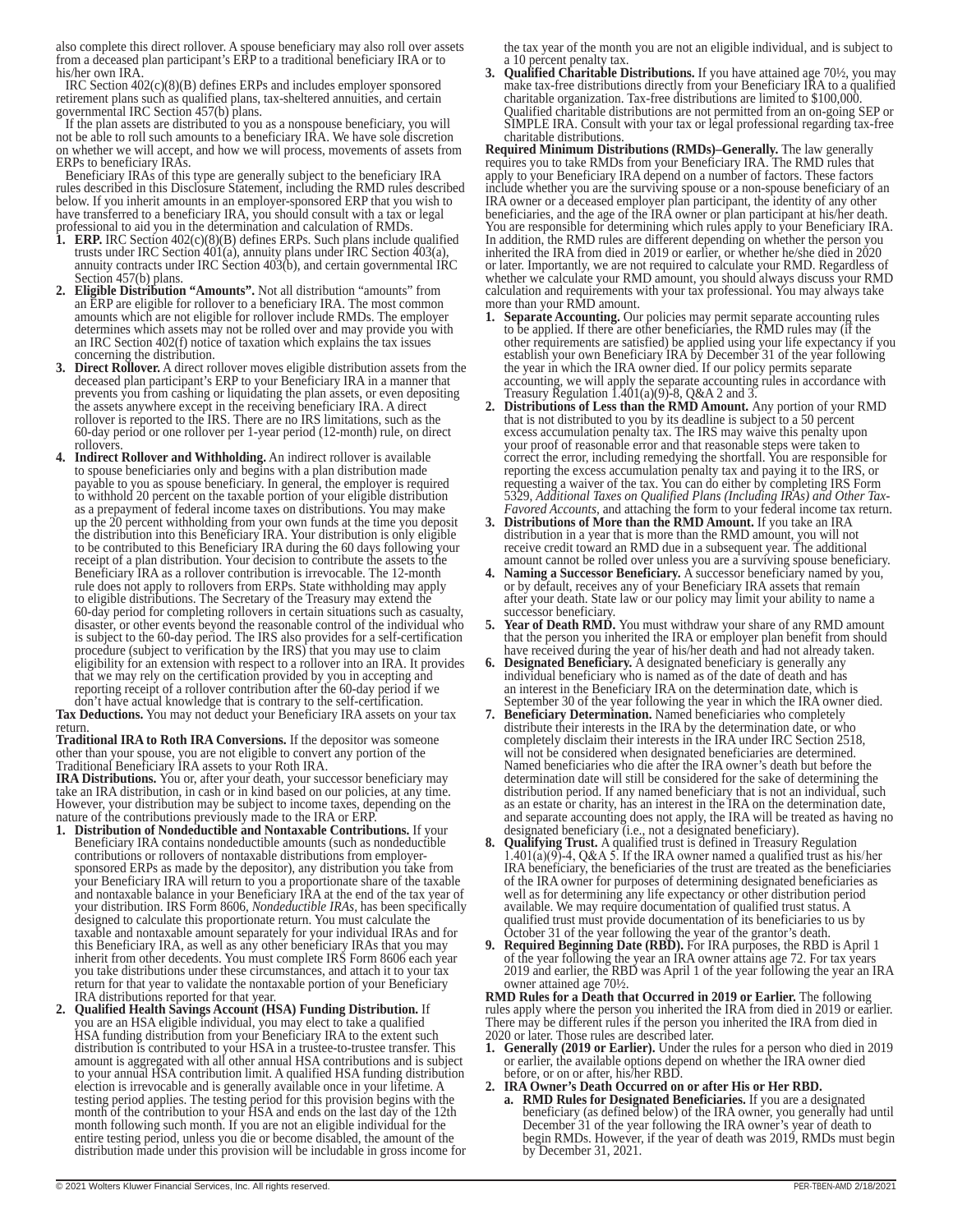**i. Distribution Rules in General.** Beneficiary IRA accountholders must take distributions at least as rapidly as the IRA owner was required to take distributions and generally will use a single life expectancy method to satisfy these RMDs.

This general rule applies if the IRA owner had at least one designated beneficiary. The single life expectancy method uses the age of the designated beneficiary in the year following the IRA owner's death to calculate RMDs and then reduces the divisor by one for each subsequent RMD calculation. However, if the IRA owner was more than one year younger than you, the IRA owner's remaining life expectancy, as determined in his or her year of death and reduced by one in each subsequent year, is used to determine the distribution amount each year. The deceased IRA owner's remaining life expectancy is also used if your IRA was treated as having no designated beneficiary. Your annual RMD is determined by dividing the prior year's ending balance by the applicable life expectancy divisor.

**ii. Spouse Beneficiaries.** If you are the only beneficiary of the IRA, or if there are multiple beneficiaries and separate accounting applies, and you are the IRA owner's surviving spouse, you may use your age each year to determine the life expectancy divisor for calculating that year's RMD. Also, you may calculate your RMD by using the longer of your single life expectancy, determined each year after the year of death using your attained age, or by using the IRA owner's remaining single life expectancy determined in his/her year of death and reduced by one for each subsequent year.

You can treat your share of the IRA as your own IRA any time after the IRA owner's death. In this case, different RMD rules will apply. However, the option to treat the Beneficiary IRA as your own is not available if a qualified trust is named as beneficiary of the IRA, even if you are the sole beneficiary of the trust. You may always roll over a death distribution less any RMD for that year.

**b. Named Beneficiary is Not a Designated Beneficiary.** If any beneficiary that has an interest in the IRA on the determination date is not an individual (such as an estate, charity or nonqualified trust), the following RMD rules, for a death on or after the RBD, will apply to your Beneficiary IRA, even if you are an individual. (However, if there are multiple beneficiaries and separate accounting applies, the application of the RMD rules described under this heading may not apply to you as an individual.)

If you are not a designated beneficiary, you will receive an RMD from your Beneficiary IRA based on the IRA owner's remaining single expectancy as determined in the IRA owner's year of death. Once determined, this life expectancy divisor will be reduced by one for each subsequent year of the distribution period.

**c. Deceased Employer Plan Participant.** Generally, the rules for determining RMDs under an employer plan continue to apply to you under your Beneficiary IRA. An RMD under the employer plan is not eligible for rollover.

**3. IRA Owner's Death Occurred before His or Her RBD.**

- **a. RMD Rules for Designated Beneficiaries.** If you are a designated beneficiary (as defined above) of the IRA, you generally had until December 31 of the year following the IRA owner's year of death to begin RMDs. Exceptions exist for a surviving spouse who is the sole beneficiary of the IRA or for a beneficiary who selects, or defaults to, the five-year rule. However, if the year of death was 2019, RMDs must begin by December 31, 2021.
	- **i. Distribution Rules in General.** Beneficiary IRA accountholders use a single life expectancy method to satisfy these RMDs as a general rule unless the five-year rule is elected. The election deadline is generally December 31 of the year following death, however there are exceptions for a spouse beneficiary and a 2019 year of death. If the IRA owner died prior to 2020 (generally in 2019) and your election deadline would have been the end of 2020, you may elect either the five-year rule or the single life expectancy method through December 31, 2021.

The "five-year rule" requires you to completely withdraw your Beneficiary IRA assets by the end of the fifth year following the year in which the IRA owner died. Note that for purposes of determining the five-year period, due to an exception found in the CARES Act, the year 2020 is not counted and you essentially have until the end of the sixth year to withdraw the entire IRA balance.

The general rule applies to you if you are a spouse or nonspouse designated beneficiary. If you are a nonspouse designated beneficiary and selected the life expectancy method, the life expectancy divisor was determined in the year after the IRA owner's death and the number is reduced by one in each subsequent year. If you are a spouse beneficiary, the determination of life expectancy divisors are discussed below. Your annual RMD is determined by dividing the prior year's ending balance by the applicable life expectancy divisor.

**ii. Spouse Beneficiaries.** If you are the only beneficiary of the IRA, or if there are multiple beneficiaries and separate accounting applies, and you are the IRA owner's surviving spouse, you may use your age each year to determine the life expectancy divisor for calculating that year's RMD. If you are the only beneficiary, or if there are multiple beneficiaries and separate accounting applies, you, as surviving spouse, can postpone commencement of RMDs until the end of the year in which the IRA owner would have attained age 70½.

If you are the only beneficiary of the IRA, or if there are multiple beneficiaries and separate accounting applies, you can treat your share of the IRA as your own IRA any time after the IRA owner' death. After treating the IRA as your own, the RMD rules for an IRA owner will apply. However, the option to treat the Beneficiary IRA as your own is not available if a qualified trust is named as beneficiary of the IRA, even if you are the sole beneficiary of the trust. As a spouse beneficiary, you may take a distribution any time, and rollover amounts in excess of the current year's RMD amount.

**b. Named Beneficiary is Not a Designated Beneficiary.** If any beneficiary that has an interest in the IRA on the determination date is not an individual (such as an estate, charity or nonqualified trust), the five-year rule will apply to your Beneficiary IRA, even if you are an individual. (However, if there are multiple beneficiaries and separate accounting applies, the application of the five-year rule described under this heading does not apply to you as an individual.)

If the IRA is treated as having no designated beneficiary, you will be required to completely withdraw your Beneficiary IRA assets by the end of the fifth year following the year in which the IRA owner died (or the end of the sixth year due to 2020 being excluded). Annual RMDs are not required.

- **c. Deceased Employer Plan Participant.** Generally, the rules for determining RMDs under an employer plan continue to apply to you under your Beneficiary IRA. Exceptions apply if a plan participant dies before his/her RBD. If you are a designated beneficiary, one such exception allows you to directly roll over the assets in the year of the plan participant's death and then elect by the end of the following year to utilize either the five-year rule or the single life expectancy method. The other exception applies to you if you elected to be, or by default under the employer plan's terms are, subject to the five-year rule. In this situation, during the year following death, if you roll over the plan balance, less an RMD based on the life expectancy rule (and takes such amount from the plan), you may use the life expectancy rule in subsequent years to satisfy RMDs from the Beneficiary IRA. Note that for a 2019 year of death, this exception for the year following death is applied to 2021. Also, under an employer plan's five-year rule, you may not directly roll assets to the Beneficiary IRA during the fifth calendar year following the year of the plan participant's death, nor, if you are a spouse, could you roll over the assets to your own IRA. Note that for purposes of determining the five-year period, the CARES Act does not require the year 2020 to be counted.
- **d. Successor Beneficiaries of Deceased Spouse Beneficiary.** You may be treated as a nonspouse designated beneficiary for purposes of determining the method of distribution if the original IRA owner died before his/her RBD, and his/her spouse was the sole designated beneficiary through the determination date, and if the spouse beneficiary died in 2019 or earlier before payments were required to begin.
- **4. Successor Beneficiaries.** In general, if you inherited assets from a beneficiary in 2019 or earlier, you must continue with the same distribution method used by the previous beneficiary. You also should have taken the previous beneficiary's year of death RMD. As a spouse that is a successor beneficiary you do not have the option to treat the account as your own, or the option to complete a rollover to your own personal IRA.
- **5. Separate Accounting (Multiple Beneficiaries).** If separate accounting applies, the rules above apply to you based on whether you are a spouse beneficiary, a designated beneficiary, or a beneficiary that is not a designated beneficiary and also based on whether the IRA owner's death occurred before or on or after his or her RBD.

**RMD Rules for a Death that Occurred in 2020 or Later.** The following rules apply where the person you inherited the IRA from died in 2020 or later. There may be different rules if the person you inherited the IRA from died in 2019 or earlier. Those rules are described above.

- **1. Generally (2020 or Later).** Specific individuals or other entities including, but not limited to, an estate, a trust, or a charitable organization can be named as IRA death beneficiaries. The named beneficiaries that survive inherit any assets remaining in the decedent's IRA. Different types of beneficiaries may have different options available.
- **2. Types of Beneficiaries.** Under the rules for a person who died in 2020 or later, the different types of beneficiaries are designated beneficiaries, eligible designated beneficiaries and those that are not designated beneficiaries. Generally, each of these types of beneficiaries can have successor beneficiaries. Designated beneficiaries and eligible designated beneficiaries will each have separate rules. In some cases, different options or elections and distribution periods apply to different beneficiary types.
- **Designated Beneficiary.** A designated beneficiary is any individual named by the IRA owner as a beneficiary who has an interest in the IRA on the determination date, which is September 30 of the year following the year of the IRA owner's death. Certain qualifying trusts can also be a designated beneficiary. For a qualifying trust to be a designated beneficiary, the qualifying trust beneficiaries must all be designated beneficiaries.

If you are a designated beneficiary who is not an eligible designated beneficiary, you will have to follow the "ten-year rule" and are required to remove all assets from the IRA by December 31 of the tenth year following the year of the IRA owner's death.

**4. Eligible Designated Beneficiary.** An "eligible designated beneficiary" is a designated beneficiary who is: 1) the IRA owner's surviving spouse; 2) an IRA owner's minor child (through the age of majority); 3) disabled (as defined by law); 4) a chronically ill individual (as defined by law); or 5)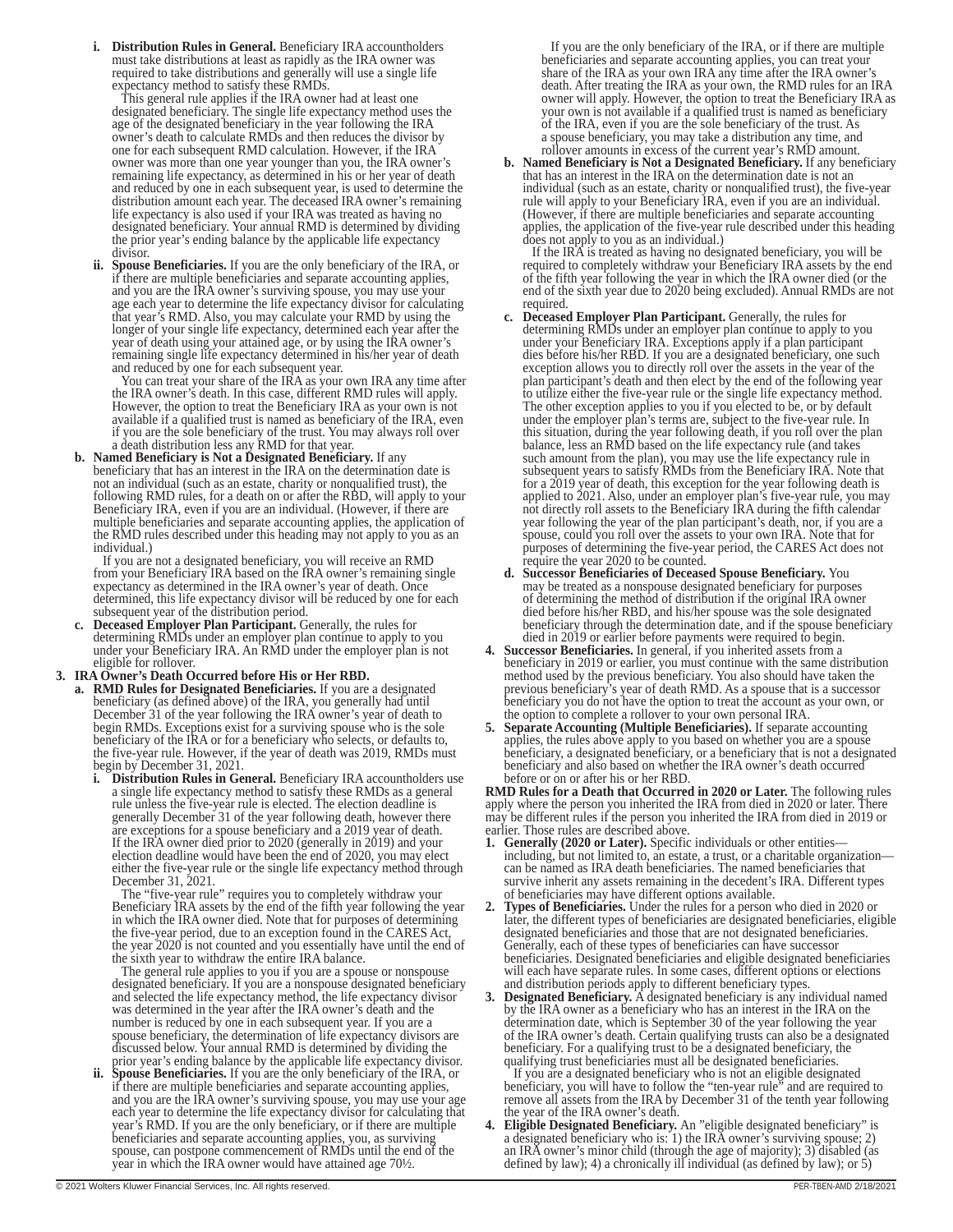an individual who is not more than 10 years younger than the IRA owner. Certain qualifying trusts can also be an eligible designated beneficiary. For a qualifying trust to be an eligible designated beneficiary, the qualifying trust beneficiaries must all be eligible designated beneficiaries.<br>**a.** Spouse Beneficiary, As a spouse beneficiary you may

**a. Spouse Beneficiary.** As a spouse beneficiary you may have the option of distributing the IRA assets over a single life expectancy period or within ten years (the ten-year rule). You may alternatively choose to treat the entire interest (all of the account) of the IRA as your own IRA.

Under the single life expectancy, if you are the only designated beneficiary on the determination date, or if there are multiple designated beneficiaries and separate accounting applies, you will use your age each year to determine the life expectancy divisor for calculating that year's RMD. If you are the only designated beneficiary, or if there are multiple designated beneficiaries and separate accounting applies, and the IRA owner dies before his/her RBD, you can postpone commencement of your RMDs until the end of the year in which the IRA owner would have attained age 72. If the IRA owner dies on or after his/her RBD, you will use the longer of your single life expectancy, determined each year after the year of death using your attained age, or the IRA owner's remaining single life expectancy determined in the IRA owner's year of death and reduced by one each subsequent year.

If you choose the ten-year rule, you are required to remove all assets from the IRA by December 31 of the tenth year following the year of the IRA owner's death.

If you are the only designated beneficiary, or if there are multiple designated beneficiaries and separate accounting applies, you can treat the IRA as your own IRA at any time after the IRA owner's death even if you had chosen one of the options above. This generally occurs after any of the remaining RMD amount for the year of the IRA owner's death has been distributed.

As a spouse beneficiary, you can take a distribution of part or all of your share of the IRA and roll it over to an IRA of your own, less that ear's RMD.

- **b. Eligible Designated Beneficiary Who is the IRA Owner's Minor Child.** If you are an eligible designated beneficiary who is the IRA owner's minor child, you have the option of taking distribution of the IRA assets over a single life expectancy period or within ten years. However, upon reaching the age of majority, you must take out any remaining IRA assets within ten years after such date. The age of majority is an issue determined by state law.
- **c. Eligible Designated Beneficiary (Other than a Surviving Spouse or Minor Child).** If you are an eligible designated beneficiary who is someone other than a spouse beneficiary or the IRA owner's minor child, you have the option of taking distribution of the IRA assets over a single life expectancy period or within ten years.

If you choose the single life expectancy option to calculate your annual RMD, the life expectancy divisor used may depend on whether the IRA owner's death occurs before or on or after his/her RBD. If the IRA owner's death occurred before his/her RBD, you use your age at the end of the year following the year of the IRA owner's death to determine the initial single life expectancy divisor and reduce this number by one for each following year's RMD calculation. However, if the IRA owner dies on or after his/ her RBD, you use the longer of the IRA owner's remaining life expectancy, determined in the IRA owner's year of death and reduce the number by one in each subsequent year, or you use your life expectancy in the year following the year of the IRA owner's death, reduced by one for each subsequent year.

If you choose the life expectancy method, your annual RMD is determined by dividing the prior year's ending balance by the applicable life expectancy divisor.

If you choose the ten-year rule, you are required to remove all assets from the IRA by December 31 of the tenth year following the year of the IRA owner's death.

**5. Not a Designated Beneficiary.** A beneficiary that is not a designated beneficiary includes a nonindividual that is an estate, charitable organization, or nonqualified trust. If you are not a designated beneficiary and the IRA owner dies before his/her RBD, you are required to remove all assets from the IRA by December 31 of the fifth year following the year of the IRA owner's death (the five-year rule). If the IRA owner dies after

his/her RBD, you must use the IRA owner's remaining single life expectancy to calculate the RMD. The IRA owner's remaining single life expectancy divisor is determined in the year of the IRA owner's death using the IRA owner's age at the end of that year and then reducing the divisor by one for each subsequent year's RMD calculation.

- **Successor Beneficiaries.** Generally, if the original beneficiary died in 2020 or later, as a successor beneficiary you will have to distribute all the remaining IRA assets within a ten-year period.
- **7. Separate Accounting (Multiple Beneficiaries).** If separate accounting applies, the rules above apply to you based on whether you are a designated beneficiary, an eligible designated beneficiary, or not a designated beneficiary.

### **Federal Income Tax Status of Distributions.**

- **1. Taxation.** Beneficiary IRA distributions will be taxed as income in the year distributed except for the portion of your Beneficiary IRA distribution that represents the depositor's nondeductible contributions, nontaxable rollover amounts, or other nontaxable basis amounts. You may also be subject to state or local taxes and withholding on your Beneficiary IRA distributions. After your death, beneficiaries should pay careful attention to the rules for the disclaiming any portion of your IRA under IRC Section 2518.
- **2. Earnings.** Earnings, including gains and losses, on your Beneficiary IRA will not be subject to federal income taxes until they are considered distributed.
- **3. Ordinary Income Taxation.** Your taxable Beneficiary IRA distribution is usually included in gross income in the distribution year. Beneficiary IRA distributions are not eligible for special tax treatment, such as ten-year averaging, that may apply to other employer-sponsored retirement plan distributions.

**Estate and Gift Tax.** The designation of a successor beneficiary to receive Beneficiary IRA distributions upon your death will not be considered a transfer of property for federal gift tax purposes. Upon your death, the value of all assets remaining in your Beneficiary IRA will usually be included in your gross estate for estate tax purposes, regardless of the named beneficiary or manner of distribution. There is no specific estate tax exclusion for assets held within a beneficiary IRA

**Federal Income Tax Withholding.** Beneficiary IRA distributions are subject to federal income tax withholding unless you or, upon your death, your successor beneficiary affirmatively elect not to have withholding apply. The required federal income tax withholding rate is 10 percent of the distribution. Upon your request for a distribution, by providing IRS Form W-4P, *Withholding Certificate for Pension or Annuity Payments*, or an appropriate substitute, we will notify you of your right to waive withholding or elect to have greater than 10 percent withheld.

**Annual Statements.** Each year we will furnish you and the IRS (to the extent required) with statements showing the transactions and balance in your Beneficiary IRA. You and the IRS will receive IRS Forms 5498, *IRA Contribution Information*, and 1099-R, *Distributions From Pensions, Annuities, Retirement or Profit-Sharing Plans, IRAs, Insurance Contracts, etc*. IRS Form 5498 or an appropriate substitute indicates rollover contributions and the fair market value of the account at year end. IRS Form 1099-R reflects your IRA distributions for the year.

By January 31 of each year, you will receive a report of your fair market value as of the previous calendar year end.

**Disaster Tax Relief.** Subject to applicable law, individuals in certain federally declared disaster areas may be given the opportunity to take qualified disaster distributions without an early distribution penalty (e.g., for a qualified hurricane distribution). When these qualified disaster distributions are allowed, they are subject to any time periods as defined by law and, if multiple distributions are made for the same event, are aggregated with distributions from other IRAs and eligible retirement plans up to prescribed limits (e.g., \$100,000). Typically, the qualified disaster distributions are included in gross income over a three tax year period or all in the year of distribution. In addition, a spouse beneficiary may be allowed three years after the date of receipt to repay all or part of the qualified disaster distribution without being subject to the one rollover per 1-year limitation or the 60-day requirement. However, any RMD may not be rolled over. Also, for additional disaster area information and IRS guidance on associated tax relief, refer to IRS forms, notices and publications, or visit the IRS's web site at www.irs.gov/DisasterRelief.

#### **IMPORTANT DISCLOSURES**

- **1. I acknowledge receipt of a fee schedule applicable to the maintenance of this account.**
- **2. I acknowledge receipt of the IRA Disclosure Statement included in this packet which explains that certain charges and penalties may apply to my IRA, including penalties for certain withdrawals before age 591 /2.**
- **3. To help the government fight the funding of terrorism and money laundering activities, federal law requires all financial institutions, including broker-dealers, to**

**obtain, verify and record information that identifies each person who opens an account. When I open an account, I understand that you will ask for my name, address, date of birth and other information that will allow you to identify me. You may also ask to see my drivers license or other identifying documents.**

**4. Cetera Investment Services may retain agents to perform services related to this agreement, including tax reporting services.**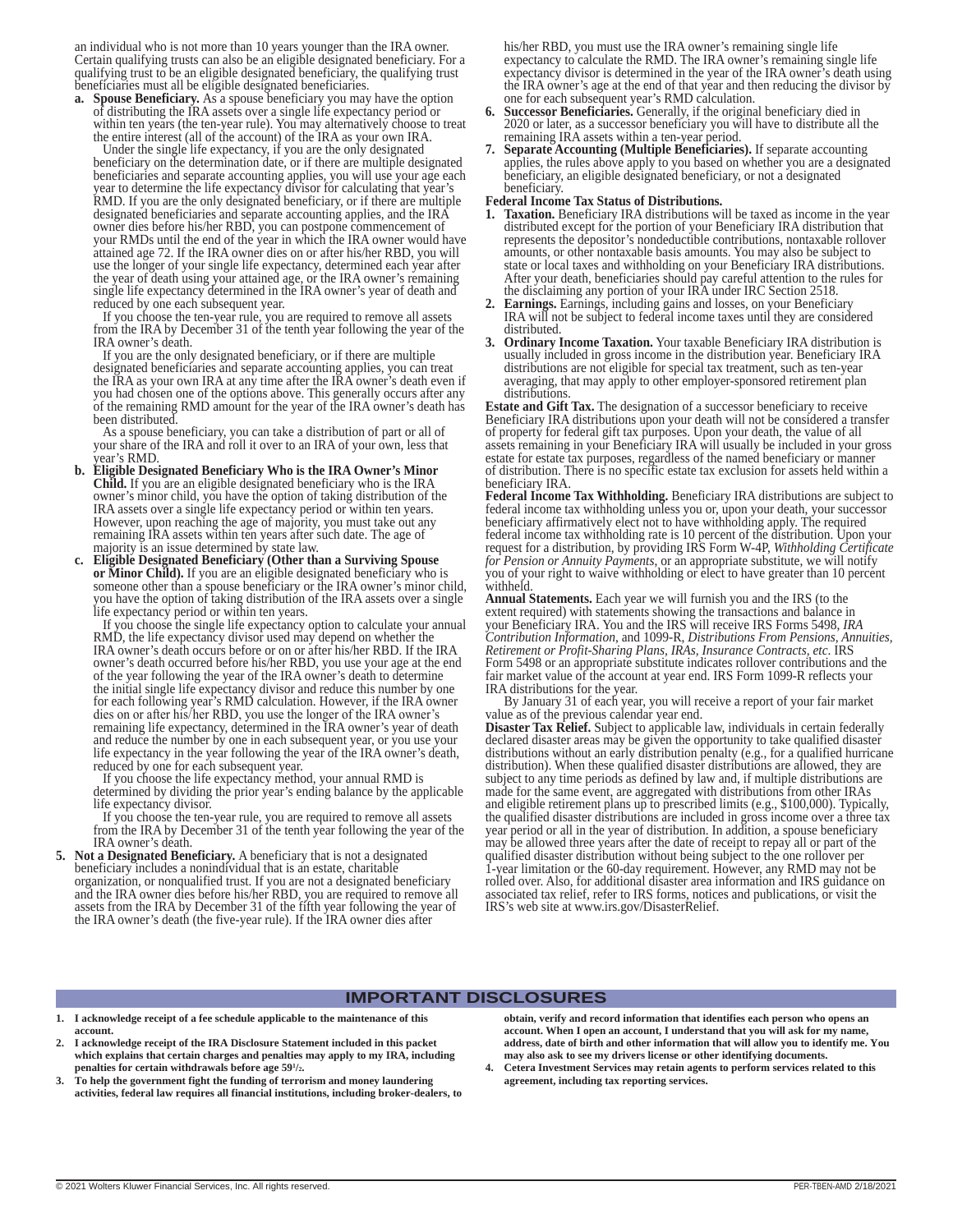

# DEPARTMENT OF THE TREASURY INTERNAL REVENUE SERVICE WASHINGTON, D.C. 20224

**TAX EXEMPT AND GOVERNMENT ENTITIES** DIVISION

**NOV 3 0 2012** 

Marcia S. Wagner, Esq. The Wagner Law Group 99 Summer Street, 13<sup>th</sup> Floor Boston, MA 02110

Re: Cetera Investment Services LLC

Dear Ms. Wagner:

Pursuant to provisions of a Power of Attorney and Declaration of Representative, or other proper authorization currently on file with the Internal Revenue Service. we are forwarding to you a copy of the Notice of Approval that was issued to your client, Cetera Investment Services LLC.

If you have any questions, please contact Darnell C. Hardy (Identification No. 1001492668) at (202) 283-9647.

Sincerely,

Carlton a. Waltons

Carlton A. Watkins, Manager **Employee Plans Technical Group 1** 

**Enclosure** Copy of Notice of Approval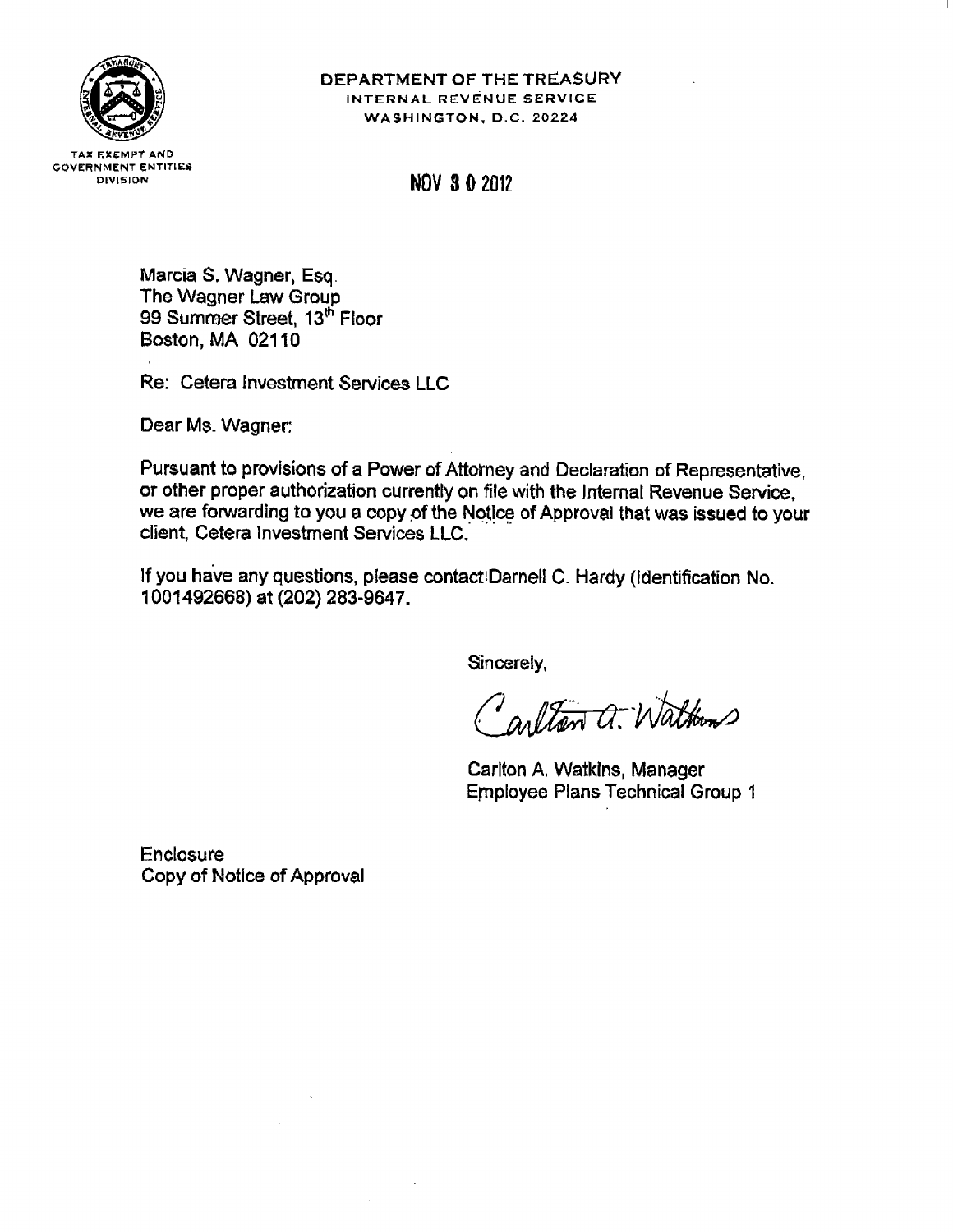

# DEPARTMENT OF THE TREASURY INTERNAL REVENUE SERVICE WASHINGTON, D.C. 20224

# **NOV 30 2012**

Cetera Investments Services LLC 400 First Street South St. Cloud, MN 56301

EIN Number: 41-148334

Ladies and Gentlemen:

In a letter dated October 1, 2012, as supplemented by information provided November 28 and 30, 2012, your authorized representative requested a written notice of approval that Cetera Investment Services LLC (the immediate successor to PrimeVest Financial Services, Inc.) may act as a passive nonbank custodian for plans qualified under section 401 and accounts described in section 403(b)(7), a passive nonbank trustee or nonbank custodian of individual retirement arrangements (IRAs) established under sections 408, 408A, and 530, and a passive nonbank custodian of eligible deferred compensation plans described in section 457(b).

Section 401(f)(1) of the Code provides that a custodial account shall be treated as a qualified trust under this section if such custodial account would, except for the fact it is not a trust, constitute a qualified trust under this section. Section 401(f)(2) provides that the custodian must be a bank (as defined in section 408(n)) or another person who demonstrates to the satisfaction of the Secretary that the manner in which such other person will hold the assets will be consistent with the requirements of section 401 of the Code. Section 401(f) also provides that in the case of a custodial account treated as a qualified trust, the person holding the assets of such account shall be treated as the trustee thereof.

Section 403(b)(7)(A) of the Code requires, in part, that for amounts paid by an employer to a custodial account to be treated as amounts contributed to an annuity contract for his employee, the custodial account must satisfy the requirements of section 401(f)(2). That section also requires, in order for the amounts paid by an employer to be treated as amounts contributed to an annuity contract for his employee, that the amounts are to be invested in regulated investment company stock to be held in the custodial account, and under the custodial account no such amounts may be paid or made available to any distributee before the employee dies, attains age 59 1/2, separates from service, becomes disabled (within the meaning of section  $72(m)(7)$ ), or in the case of contributions made pursuant to a salary reduction agreement (within the meaning of section 3121(a)(1)(D)), encounters financial hardship.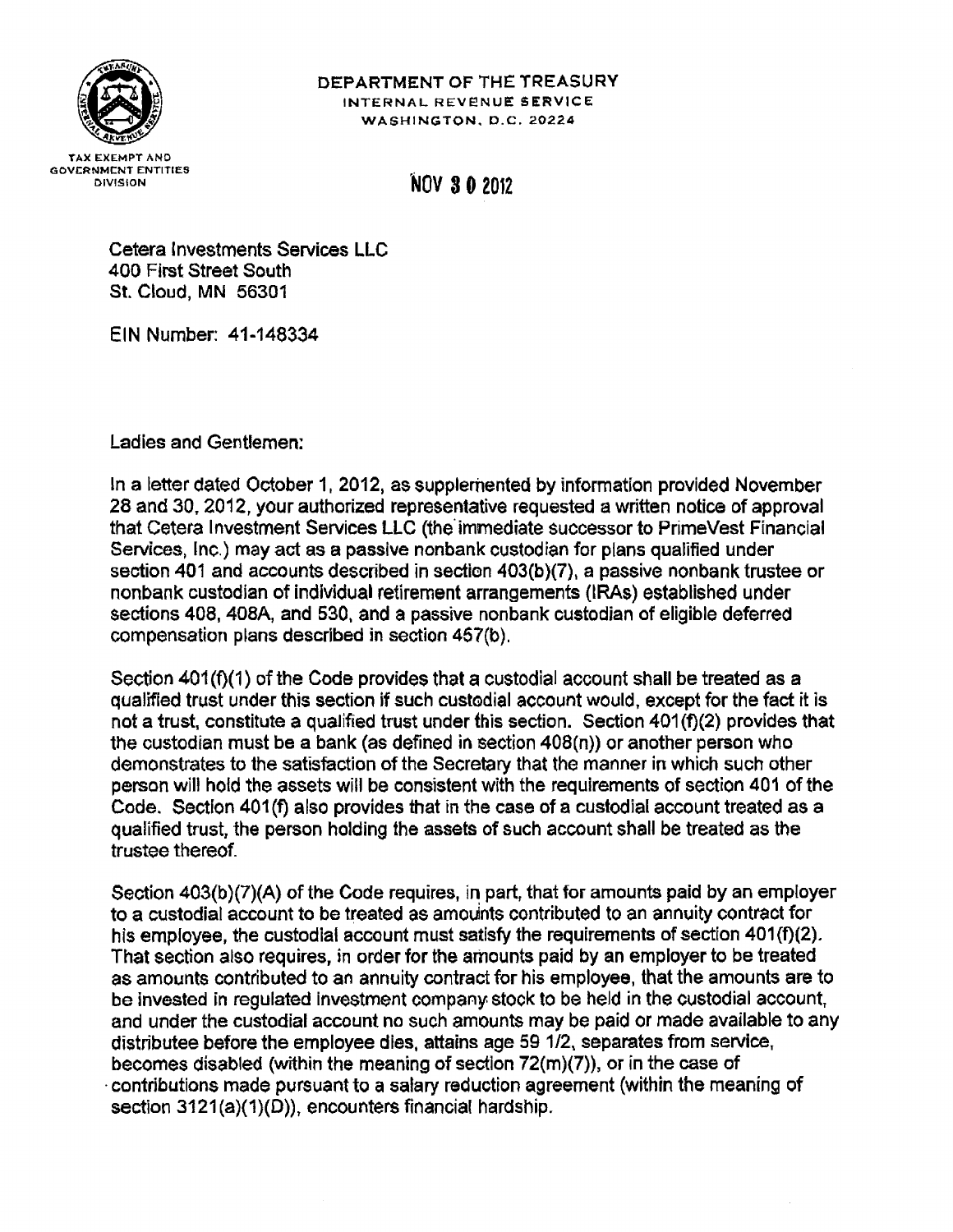Section 408(a)(2) of the Code requires that the trustee of an IRA be a bank (as defined in section 408(n) of the Code) or such other person who demonstrates to the satisfaction of the Secretary that the manner in which such other person will administer the IRA will be consistent with the requirements of section 408.

Section 408(h) of the Code provides that a custodial account shall be treated as a trust under this section if the assets of such account are held by a bank (as defined in subsection (n)) or another person who demonstrates to the satisfaction of the Secretary that the manner in which such other person will administer the account will be consistent with the requirements of this section, and if the custodial account would, except for the fact that it is not a trust, constitute an IRA described in subsection (a). Section 408(h) also provides that, in the case of a custodial account treated as a trust by reason of the preceding sentence, the custodian of such account shall be treated as the trustee thereof.

Section 408A of the Code provides, in general, that a Roth IRA shall be treated in the same manner as an individual retirement plan. Section 7701(a)(37)(A) defines an individual retirement plan as an individual retirement account described in section 408.

Section 530(b)(1)(B) of the Code (dealing with Coverdell education savings accounts) requires that the trustee of such an account be a bank (as defined in section  $408(n)$ ) or another person who demonstrates to the satisfaction of the Secretary that the manner in which that person will administer the trust will be consistent with the requirements of this section or who has so demonstrated with respect to any individual retirement plan.

Section 530(g) of the Code (dealing with Coverdell education savings accounts) provides that a custodial account shall be treated as a trust if the assets of such account are held by a bank (as defined in section 408(n)) or another person who demonstrates, to the satisfaction of the Secretary, that the manner in which he will administer the account will be consistent with the requirements of this section, and if the custodial account would, except for the fact that it is not a trust, constitute an account described in subsection (b)(1). For purposes of title 29, the Code, in the case of a custodial account treated as a trust by reason of the preceding sentence, the custodian of such account shall be treated as the trustee thereof.

Section VII of Notice 98-8, 1998-4 I.R.B. 6 (guidance relating to the requirements applicable to eligible deferred compensation plans described in section 457(b) of the Code), provides, in pertinent part, that for purposes of the trust requirements of section  $457(g)(1)$ , a custodial account will be treated as a trust if the custodian is a bank, as described in section 408(n), or a person who meets the nonbank trustee requirements of section VIII of this notice, and the account meets the requirements of section VI of this notice, other than the requirement that it be a trust. Section VIII provides that the custodian of a custodial account may be a person other than a bank only if the person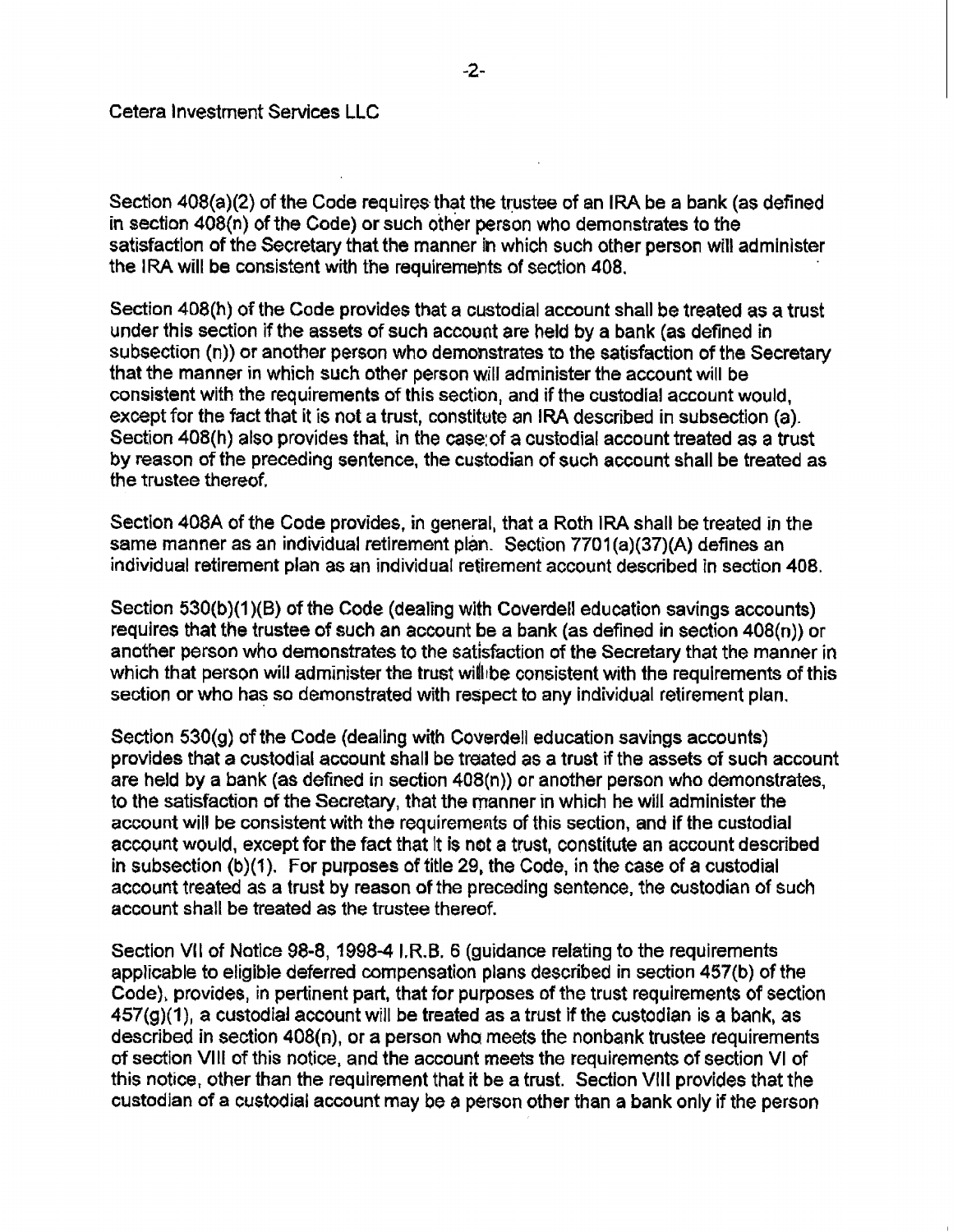demonstrates to the satisfaction of the Commissioner that the manner in which the person will administer the custodial account will be consistent with the requirements of section 457(g)(1) and (g)(3) of the Code. To do so, the person must demonstrate that the requirements of paragraphs (2)-(6) of section 1.408-2(e) of the regulations relating to nonbank trustees will be met.

Section 1.408-2(e) of the regulations contain the requirements that such other person must comply with in order to act as trustee or custodian, for purposes of sections 220. 401(f), 403(b)(7), 408(a)(2), 408(h), 408A, 457(b) and 530 of the Code. One of the requirements of section 1.408-2(e) states that such person must file a written application with the Commissioner of the Internal Revenue Service demonstrating, as set forth in that section, its ability to act as a trustee or custodian.

Based on all the information submitted to this office and all the representations made in the application, we have concluded that Cetera Investment Services LLC meets the requirements of section 1.408-2(e) of the regulations and, therefore, is approved to act as a passive nonbank custodian for plans qualified under section 401 and accounts described in section 403(b)(7), a passive nonbank trustee or nonbank custodian of individual retirement arrangements (IRAs) established under sections 408, 408A, and 530, and a passive nonbank custodian of eligible deferred compensation plans described in section 457(b).

This letter authorizes Cetera Investment Services LLC to act as a passive nonbank trustee or custodian. When Cetera Investment Services LLC acts as a passive nonbank trustee or custodian (within the meaning of section 1.408-2(e)(6)(i)(A) of the regulations), it is authorized only to acquire and hold particular investments specified by the trust instrument or custodial agreement. It may not act as a passive trustee or custodian if under the written trust instrument or custodial agreement it has discretion to direct investments of the trust (or custodial) funds.

This letter while authorizing Cetera Investment Services LLC to act as a trustee or custodian does not authorize it to pool accounts in a common investment fund (other than a mutual fund) within the meaning of section 1.408-2(e)(5)(viii)(C) of the regulations. Cetera Investment Services LLC may not act as a trustee or custodian unless it undertakes to act only under trust instruments or custodial agreements that contain a provision to the effect that the grantor is to substitute another trustee or custodian upon notification by the Commissioner that such substitution is required because Cetera Investment Services LLC has failed to comply with the requirements of section 1.408-2(e) of the regulations or is not keeping such records, or making such returns or rendering such statements as are required by forms or regulations. For example, one such form is Form 990-T for IRAs that have \$1000 or more of unrelated business taxable income that is subject to tax by section 511(b)(1) of the Code.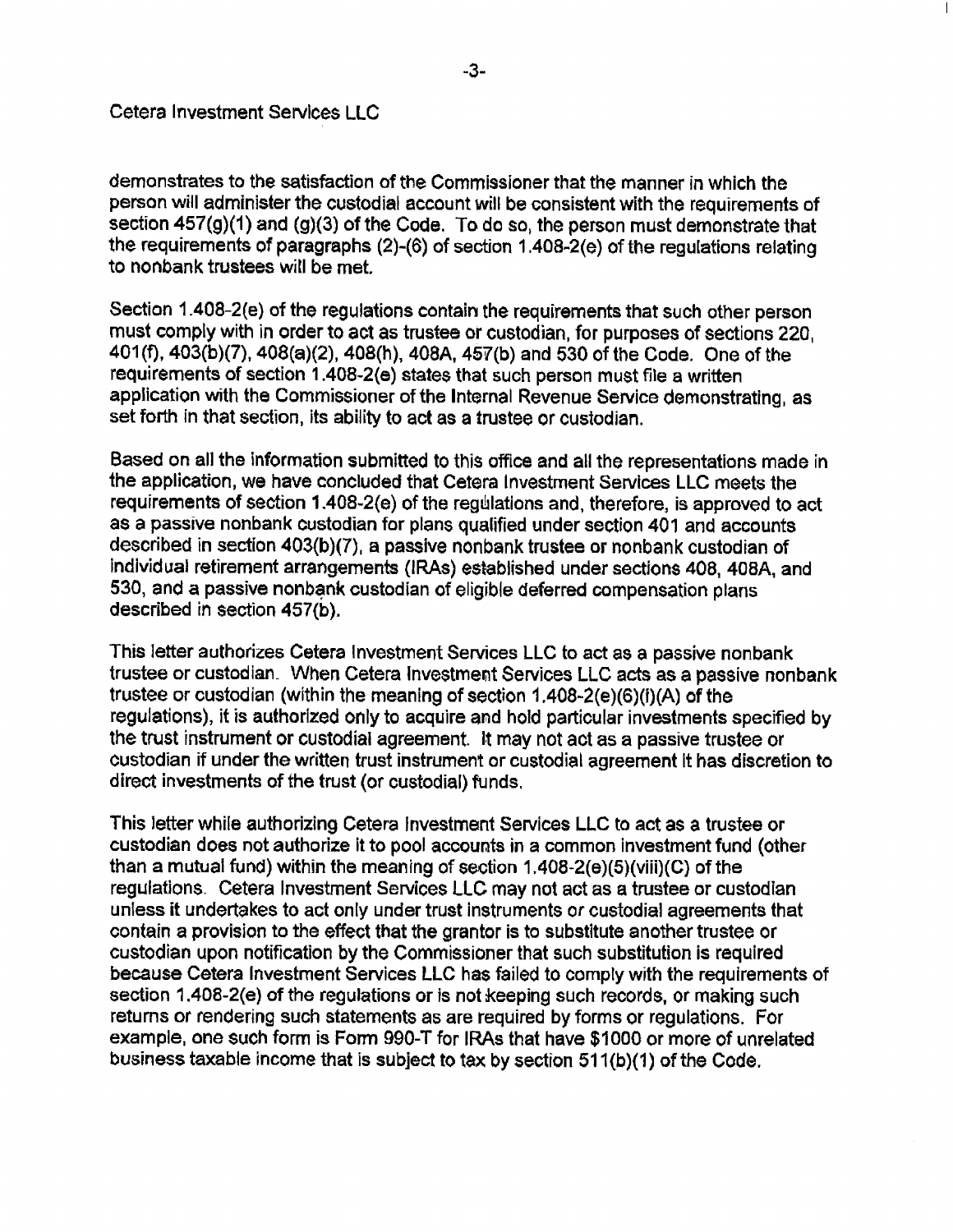Cetera Investment Services LLC is required to notify the Internal Revenue Service Commissioner, TE/GE, Attn: T:EP:RA, P.O. Box 27063, McPherson Station, Washington, D.C. 20038, in writing, of any change which affects the continuing accuracy of any representations made in its application. Further, the continued approval of Cetera Investment Services LLC to act as a passive nonbank custodian for plans qualified under section 401 and accounts described in section 403(b)(7), a passive nonbank trustee or nonbank custodian of individual retirement arrangements (IRAs) established under sections 408, 408A, and 530, and a passive nonbank custodian of eligible deferred compensation plans described in section 457(b) is contingent upon the continued satisfaction of the criteria set forth in section 1.408-2(e) of the regulations.

This Notice of Approval is not transferable to any other entity. An entity that is a member of a controlled group of corporations, within the meaning of section 1563(a) of the Code, may not rely on an approval letter issued to another member of the same controlled group. Furthermore, any entity that goes through an acquisition, merger, consolidation or other type of reorganization may not necessarily be able to rely on the approval letter issued to such entity prior to the acquisition, merger, consolidation or other type of reorganization. Such entity may have to apply for a new notice of approval in accordance with section 1.408-2(e) of the regulations.

This Notice of Approval constitutes a notice that Cetera Investment Services LLC may act as a passive nonbank trustee or custodian for plans qualified under section 401 and accounts described in section 403(b)(7), a passive nonbank trustee or nonbank custodian of individual retirement arrangements (IRAs) established under sections 408, 408A, and 530, and a passive nonbank trustee or custodian of eligible deferred compensation plans described in section 457(b) and does not bear upon its capacity to act as a trustee or custodian under any other applicable law. This is not an endorsement of any investment. The Internal Revenue Service does not review or approve investments or recommend retirement plans.

This Notice of Approval is effective as of the date of this letter and will remain in effect until withdrawn by Cetera Investment Services LLC or revoked by the Service. This notice of approval does not authorize Cetera Investment Services LLC to accept any fiduciary account before this notice becomes effective.

In accordance with the power of attorney on file in this office, a copy of this letter is being sent to your authorized representatives.